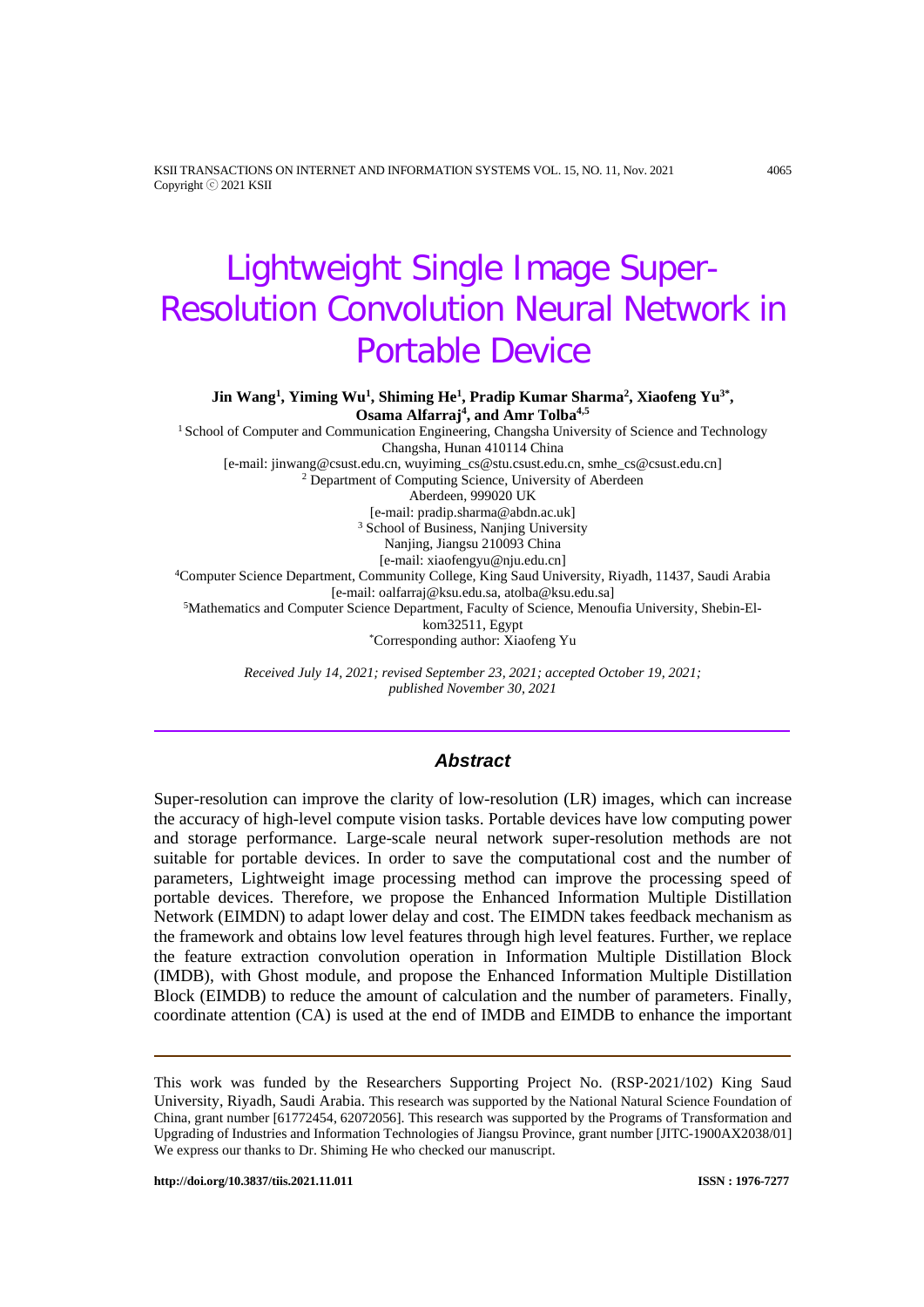information extraction from Spaces and channels. Experimental results show that our proposed can achieve convergence faster with fewer parameters and computation, compared with other lightweight super-resolution methods. Under the condition of higher peak signal-to-noise ratio (PSNR) and higher structural similarity (SSIM), the performance of network reconstruction image texture and target contour is significantly improved.

*Keywords:* Deep learning; super-resolution; feedback mechanism; information distillation; coordinate attention.

## **1. Introduction**

**I**mage is an important carrier to record people's lives and historical scenes. There are a lot of image data in urban governance, such as traffic flow prediction, remote sensing, and evidence collection. With the proliferation of high-resolution display devices, low-resolution images can't get good visual effect on high-resolution devices. Single image super-resolution can save the cost of upgrading imaging equipment to achieve high resolution image reconstruction performance Therefore, single image super-resolution has high research value.

Single image super-resolution (SISR) is a kind of low-level and ill-posed image processing problem [1-5]. Since real low-resolution (LR) images have innumerable high-resolution (HR) images corresponding to them, traditional interpolation methods cannot extract highfrequency information from low-resolution images, resulting in the failure to obtain pleasant visual effect. The Super-Resolution Convolution Neural Network (SRCNN) proposed by Dong et al. [6] was the first method to apply three-layer convolutional neural network, and achieved better performance than the traditional super-resolution method.

However, the network structure is usually deepened because of the better super-resolution performance pursuing. Even if the reconstruction block use the deconvolution and the subpixel convolution in the end of network, the computational cost and the number of parameters will inevitably increase. For example, the convolution depth of the Residual Super-resolution Network (EDSR) proposed by Kim et al. [7] reaches 150 layers, and the Residuals Attention Mechanism Network (RCAN) proposed by Zhang et al. [8] reaches 415 layers. However, the convolution depth of the lightweight cascading residuals super-resolution network (CARN) [9], is only 34 layers. The lightweight super-resolution algorithm greatly reduces the computational cost and the number of parameters on the premise of maintaining a reasonable reconstruction performance. Therefore, it has a high availability in real-time super resolution equipment and terminal equipment with poor computing power.

Hui et al. [10] proposed lightweight image SR and information multiple distillation network (IMDN). In the IMDB, channel split operation is carried out for the feature extraction convolution, and the input feature channels are divided into feature channels with a fixed number of smaller channels. It not only ensures a good reconstruction performance but also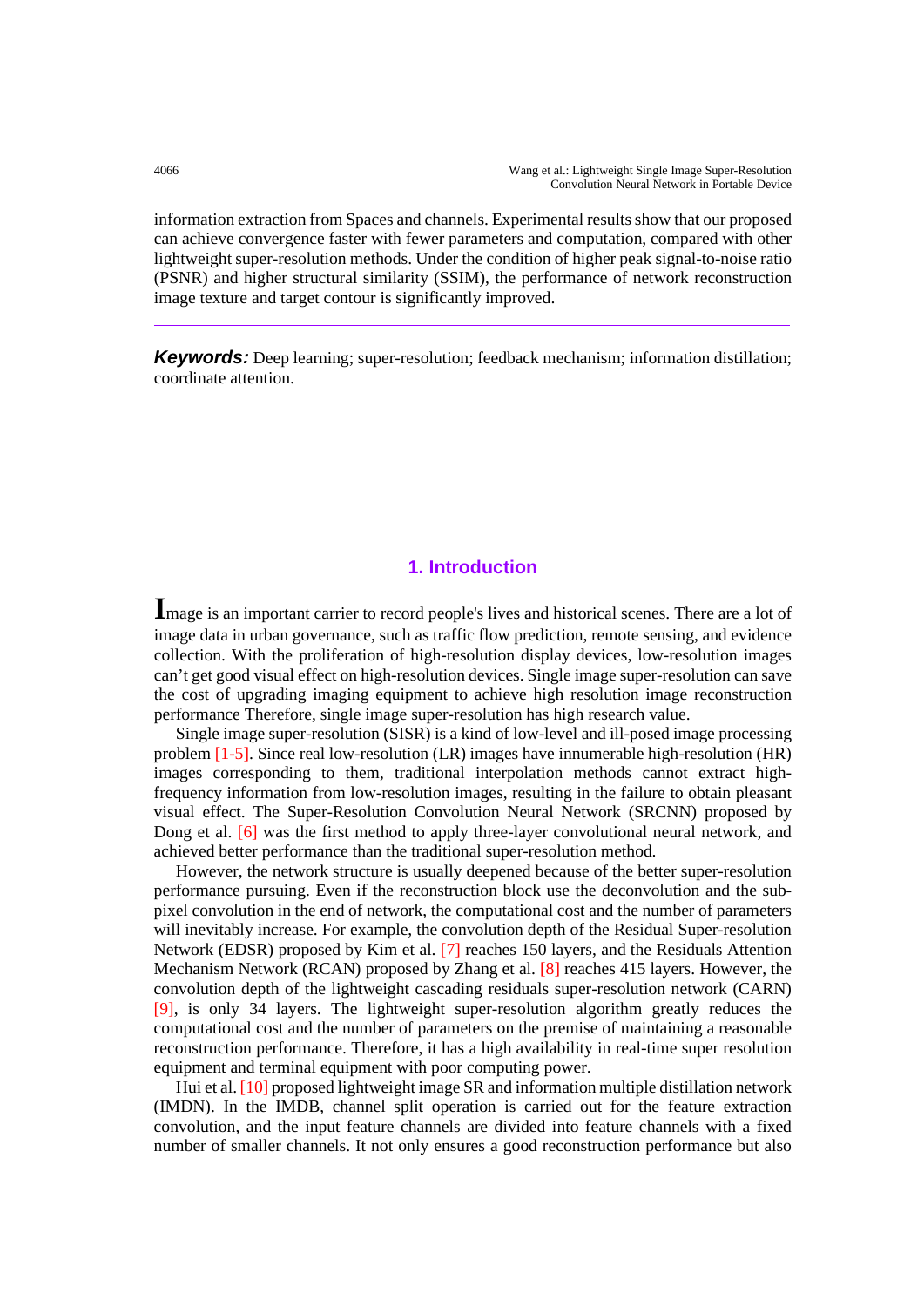reduces the amount of calculation and the number of parameters.

To further improve IMDN, we consider the three ways: Ghost module [11], Feedback mechanism [12], and Coordinate attention (CA) mechanism [13]. We propose the Enhanced Information Multiple Distillation Network (EIMDN) based on the IMDN with the three methods. First, we propose the Enhanced Information Multiple Distillation Block (EIMDB) which use the Ghost module to replace the  $3\times3$  convolution from IMDB feature extraction. And we propose the middle feature extraction and a deep feature extraction module, which consists of EIMDB and IMDB, respectively. Then, we replace the contrast aware channel attention (CCA) mechanism in IMDB with CA mechanism, which can achieve the performance of channel attention and retain the long-term spatial dependence. Finally, we use the feedback mechanism to combine the deep feature extraction with the shallow feature extraction and fed into the middle feature extraction module to improve the context connection between features. Compared with the existing lightweight super-resolution methods, our method achieves a better super-resolution reconstruction performance while maintaining a low number of parameters and computation. The main contributions in this paper can be summarized as follows:

- We propose EIMDB and use Ghost module to replace the convolution operation of the feature extraction part in IMDB, which further reduces the number of parameters and the amount of calculation.
- We propose middle feature extraction and high feature extraction, respectively using EIMDB and IMDB, and using feedback mechanism to improve the context connection between features. And we introduced the CA mechanism to replace the CCA mechanism in IMDB, which improved the reconstruction performance.
- We propose the EIMDN. Compared with the existing lightweight super-resolution methods, we reduce the number of parameters and the computational cost while ensuring the reconstruction performance of the network.

The rest of this paper is organized as follows. The related work is present in Section 2. The Section 3 is explained the architecture of our network and submodule composition. The Section 4 present the design of experiments, along with a comparison with existing lightweight methods. The final Section summarizes our network and further work.

## **2. Related Work**

#### **2.1 Single Image Super-Resolution Based on Deep Learning**

The (SRCNN) was proposed by Dong et al. [6] for the first time, introduced three-layer convolutional neural network into the field of image super-resolution, and achieved better results than traditional methods. The Deep Recursive Convolution Network (DRCN) proposed by Kim et al. [14] introduced the recursive neural network to super-resolution and made the feature extraction part repeat learning through recursive structure without in-creasing the number of network parameters. However, early deep learning super-resolution network use the up-scaling image as the network input, which leads to large feature map scale and increases the number of parameters and computation of the network. Then, the Faster Super-resolution Convolutional Neural Network (FSRCNN) proposed by Dong et al. [15] and the Sub-pixel Convolutional Network (ESPCN) proposed by Shi et al. [16] introduced the methods of deconvolution and sub-pixel convolution, respectively to extract the features of low-resolution images directly through the network. The two methods reduce the computational cost due to the large feature map.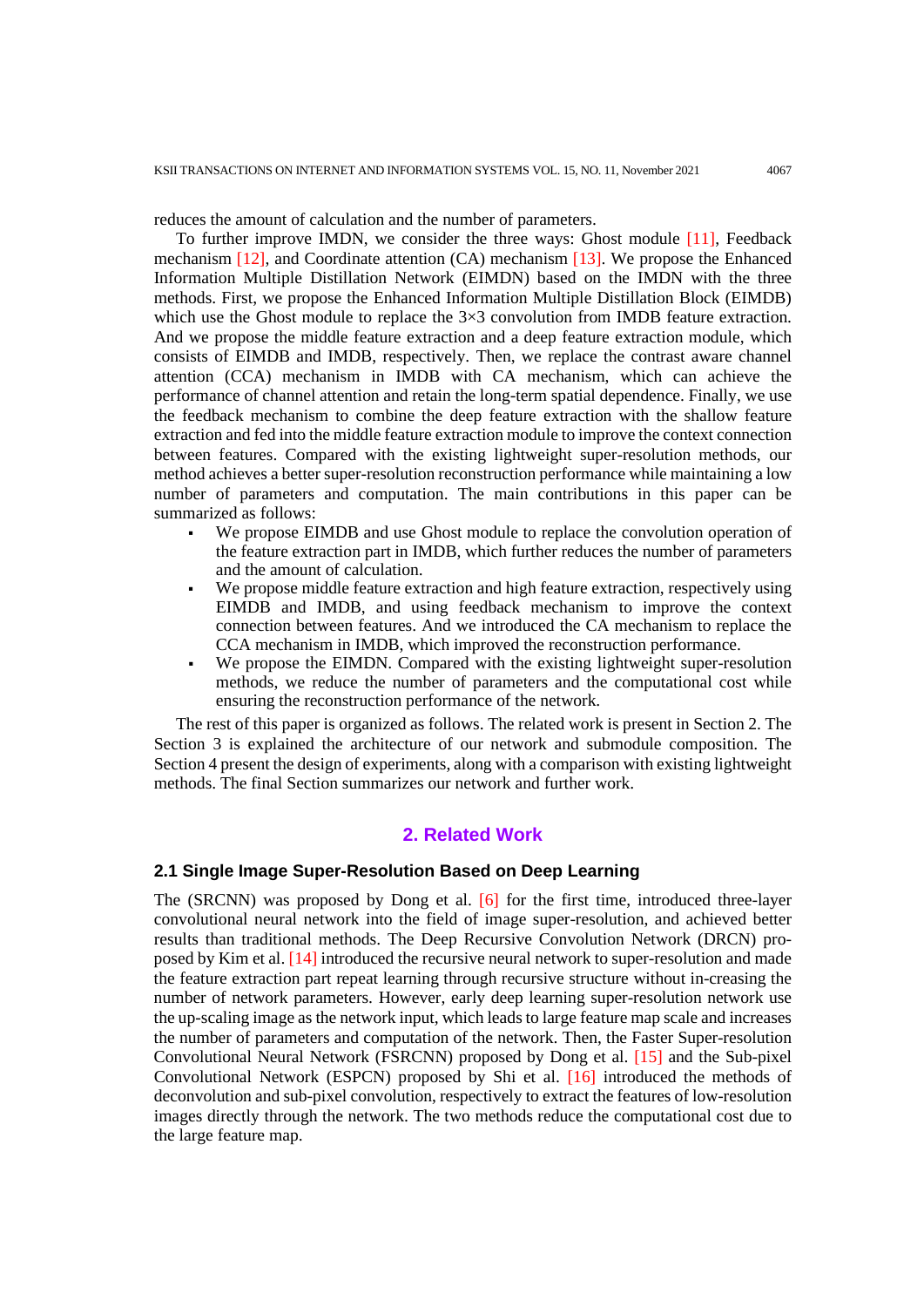With the deepening of the network, the overfitting of convolutional neural network limited the training of image reconstruction. The EDSR proposed by Lim et al. [7] used global residual connection and local residual connection, which further deepens the network and achieved a better reconstruction performance while reducing the training overfitting. The RCAN model proposed by Zhang et al. [8] added the Squeeze-Excitation channel attention mechanism to the residual blocks, which improved the image reconstruction performance further. Recently, Image Processing Transformer (IPT) proposed by Chen et al. [17] used Transformer [34] to extract deep features and achieve multiple low-level computer vision tasks such as superresolution image rain-removal, defogging and denoising. The IPT used ImageNet [35] dataset and 32 V100 GPUs for training, which made the image reconstruction reaching one of the best performances.

Although the large-scale SISR network can achieve great image reconstruction performance, the large-scale network not only need a long time of training and a huge amount of computing resources, but also cannot be applied to portable terminal devices and low computing power of the Internet of Things devices.

## **2.2 Lightweight Single Image Super-Resolution**

The lightweight super-resolution method was proposed to apply to portable terminal devices. The CARN proposed by Ahn et al. [12] used global and local cascade connection to improve the contextual learning between features under the same network depth structure, and proposed a CARN-M network with about 60% fewer parameters than CARN. The Information distillation network (IDN) proposed by Hui et al. [18] introduces the concept of information distillation, dividing the functional extraction module into information enhancement unit and compression unit, extracting important information and deleting redundant information, respectively. The IMDB also proposed by Hui et al. [13] splits the feature channels successively, and uses information distillation on the different feature channels, respectively. The CCA mechanism is added at the end of the module, which plays the role of extracting important channel information. Therefore, we use feedback mechanism, Ghost module, and CA attention mechanism to improve the IMDN.

## **3. Our Proposed Method -- EIMDN**

#### **3.1 Network Architecture**

As shown in **Fig. 1**, the network architecture is divided into five parts: shallow feature extraction, middle feature extraction, deep feature extraction, image reconstruction and feedback mechanism. We will introduce our network structure in the following five parts. We define  $I_{LR} \in \mathbb{R}^{h \times w \times 3}$  the input low-resolution image,  $I_{SR} \in \mathbb{R}^{H \times w \times 3}$  the corresponding output super-resolution image, and  $I_{HR} \in \mathbb{R}^{H \times W \times 3}$  the ground truth (original high-resolution image) of the input image  $I_{LR}$ . The W and H represent the width and high of the  $I_{HR}$ . THE w and  $h$  represent the width and high of the  $I_{LR}$ . Our goal is to reconstruct the high-resolution image  $I_{SR}$  from the input  $I_{LR}$  by our proposed end to end EIMDN network.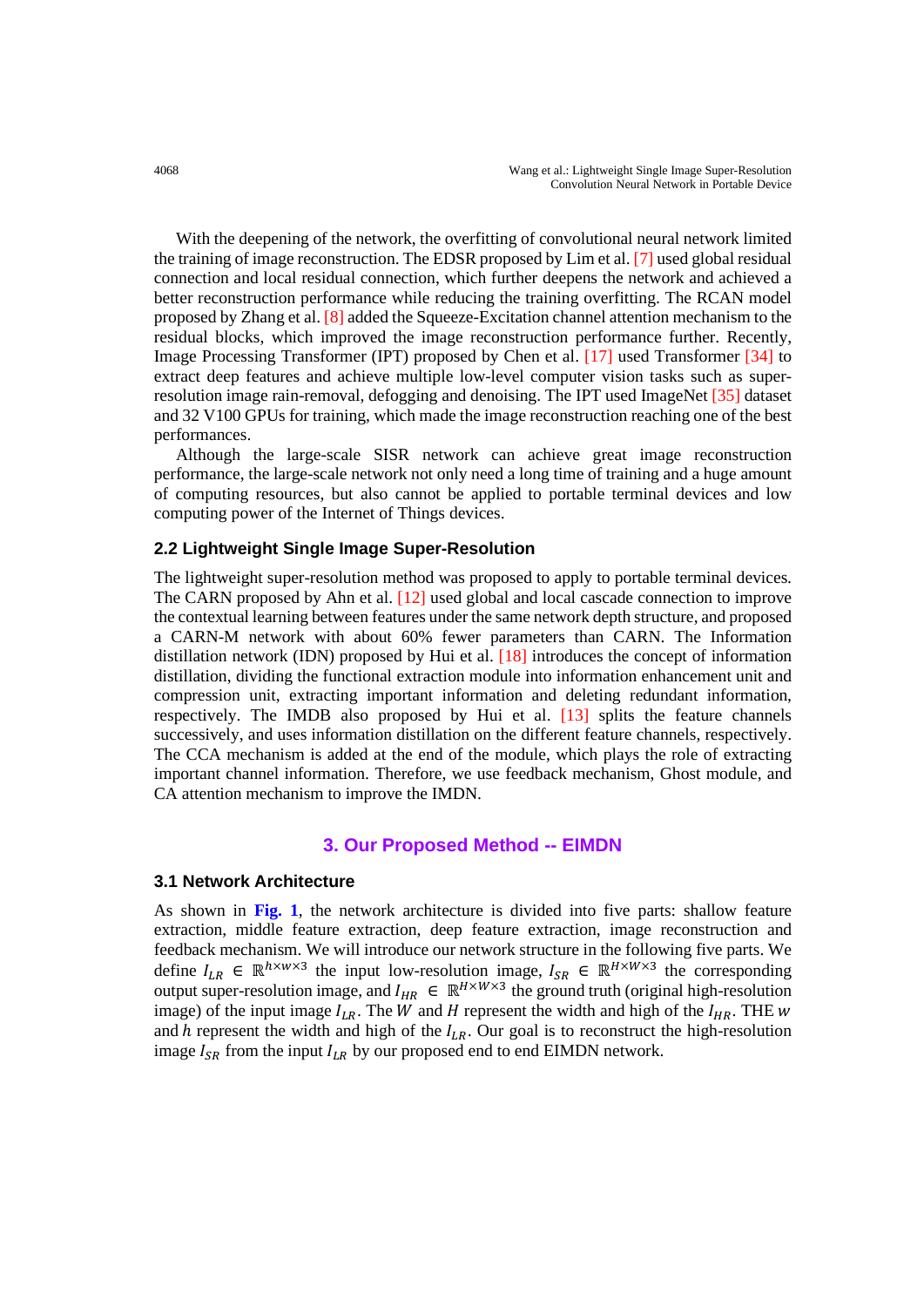

**Fig. 1.** The EIMDN architecture, where  $I_{LR}$  and  $I_{SR}$  represent low-resolution images of the input network and super-resolution images of the output network respectively,  $F<sub>L</sub>$  represents the shallow feature extraction module,  $F_M$  represents the middle feature extraction module,  $F_D$  represents the deep feature extraction module,  $F_R$  represents the image reconstruction module, and  $F_{FB}$  represents the feedback mechanism.

#### **3.1.1 Shallow feature extraction**

Shallow feature extraction increases the number of channels use convolution from the red, green, and blue (RGB) channels of low-resolution images, so that more channels can be imputed in the middle and deep feature extraction. Specifically, we use a  $3\times3$  convolution and a  $1\times1$  convolution, and the number of output channels are 256 and 64, respectively, which can be represented as follow:

$$
F_L = conv_{1 \times 1}(conv_{3 \times 3}(I_{LR})), \tag{1}
$$

where  $F_L$  represents the shallow feature extraction module output,  $conv_{1\times 1}$  and  $conv_{3\times 3}$ represent the 1×1 and 3×3 kernel size of convolution operation, respectively, and  $I_{LR}$ represents the low-resolution images of the input.

#### **3.1.2 Middle feature extraction**

We propose the concept of middle feature extraction, aiming to obtain the middle feature information in the feature map through the EIMDB module with fewer parameters and less the computational cost. We used N EIMDB modules to extract middle features. The detail of EIMDB is introduced in Section 3.2, and middle feature extraction can be represented as follow:

$$
F_M = F_{EIMDB}^N \left( \cdots F_{EIMDB}^i \left( \cdots \left( F_{EIMDB}^1(F_L) \right) \cdots \right) \cdots \right), \tag{2}
$$

where  $F_M$  represents the middle feature extraction module output, and  $F_{EIMDB}^l$  represents the  $i_{th}$  EIMDB output in the middle feature extraction ( $0 < i \leq N$ ).

#### **3.1.3 Deep feature extraction**

Although the parameters and the calculation cost of the EIMDB are greatly reduced because the EIMDB is not good at extracting deep information. Therefore, we use the M IMDB modules as the deep feature extraction module to extract the deeper information. Combine with middle feature extraction, we not only decrease the parameters and the calculational cost, but also ensure the extraction effect of feature information. The deep feature extraction can be represented as follow:

$$
F_D = F_{IMDB}^M \left( \cdots F_{IMDB}^j \left( \cdots \left( F_{IMDB}^1(F_M) \right) \cdots \right) \cdots \right),\tag{3}
$$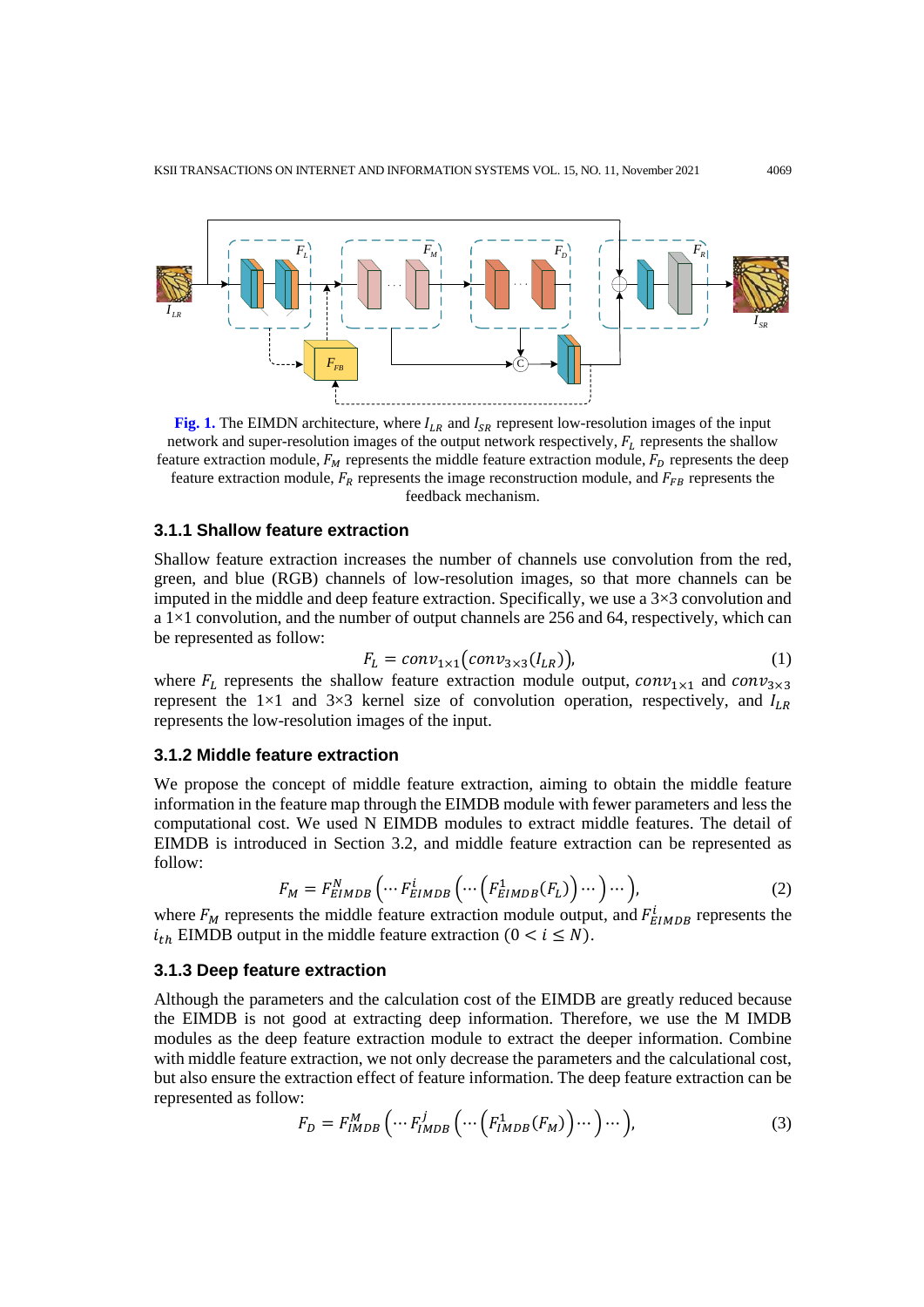where  $F_D$  represents the deep feature extraction module output, and  $F_{IMDB}^J$  represents the  $j_{th}$ IMDB in the deep feature extraction output  $(0 < j \le M)$ .

## **3.1.4 Image reconstruction**

The deep feature extraction and middle feature extraction output feature map are firstly integrated through concatenate and  $1\times1$  convolution, and then the pixel-add operation is carried out with the output of shallow feature extraction, followed by a 3×3 convolution and a sub-pixel convolution, with the output channels of 64 and 3, respectively. The reconstruction part can be represented as follow:

$$
I_{SR} = F_R = f_{sub}(conv_{1 \times 1}(concat(F_M, F_H), I_{LR}),
$$
 (4)  
where  $I_{SR}$  represents super-resolution image output, which is image reconstruction module  
output  $F_R$ ,  $f_{sub}(\cdot)$  represents the subpixel convolution operation, and  $concat(\cdot)$  represents the  
concatenate operation.

## **3.1.5 Feedback mechanism**

We introduce the feedback mechanism in the Super-resolution network based on feedback mechanism (SRFBN) [19]. The feedback mechanism combines the deep feature extraction with the shallow feature extraction in order to improve the contextual relevance of the features without increasing the number of parameters. In the ablation study in 4.4, we discuss the influence of feedback mechanism on the recovery effect. The feedback mechanism can be represented as follow:

$$
F_{FB} = conv_{1\times 1} \Big( concatconv_{1\times 1}(concat(F_M, F_H)), F_L) \Big), \tag{5}
$$

where  $F_{FB}$  represents the feedback mechanism module output, and theoutput channels by the two 1×1 convolution operation is 64.

## **3.2 Information Multiple Distillation Block (IMDB)**

As shown in Fig. 2, the IMDB splits the feature map into four  $3\times3$  convolutions for feature extraction. After each convolution, some channels are split into inputs to the next level of convolution, while the remaining channels are retained. Specifically, the number of input channel layers of the four convolutions are 64, 48, 48, 48, and the number of output channel layers are 64, 64, 64, 16, respectively. After the first three convolution outputs, the channel layers are divided into 48 and 16 by split operation, which are respectively passed into the next convolution operation and reservation. The reservation can be regarded as the feature of refinement. Then, the 16 layers of channels retained by the four convolutions are reconstructed into 64 layers by concatenate operation. Finally, the CA mechanism is introduced to extract important features. IMDB can be shown as follows:

$$
F_{refine1}^i, F_{coarse1}^i = f_{split} (conv_{3\times 3}(F_{IMDB_{in}}^i)),
$$
\n(6)

$$
F_{refine2}^i, F_{coarse2}^i = f_{split} (conv_{3\times 3}(F_{coarse_1}^i)),
$$
\n(7)

$$
F_{refines}^i, F_{coarse3}^i = f_{split} (conv_{3 \times 3} (F_{coarse_2}^i)),
$$
\n(8)

$$
F_{refine4}^i = conv_{3 \times 3}^i(F_{coarse3}^i),
$$
\n(9)

$$
F_{IMDB}^i = conv_{1\times1}\Big(F_{CA}\Big(concat(F_{refine_1}^i, F_{refine_2}^i, F_{refine_3}^i, F_{refine_4}^i)\Big)\Big),\tag{10}
$$

where  $F_{IMDB_in}^l$  represents the input of the  $i_{th}$  IMDB,  $F_{refine}^l$  and  $F_{coarse}^l$  respectively represent the feature map to be cut and feature map for further feature extraction, and  $f_{split}(\cdot)$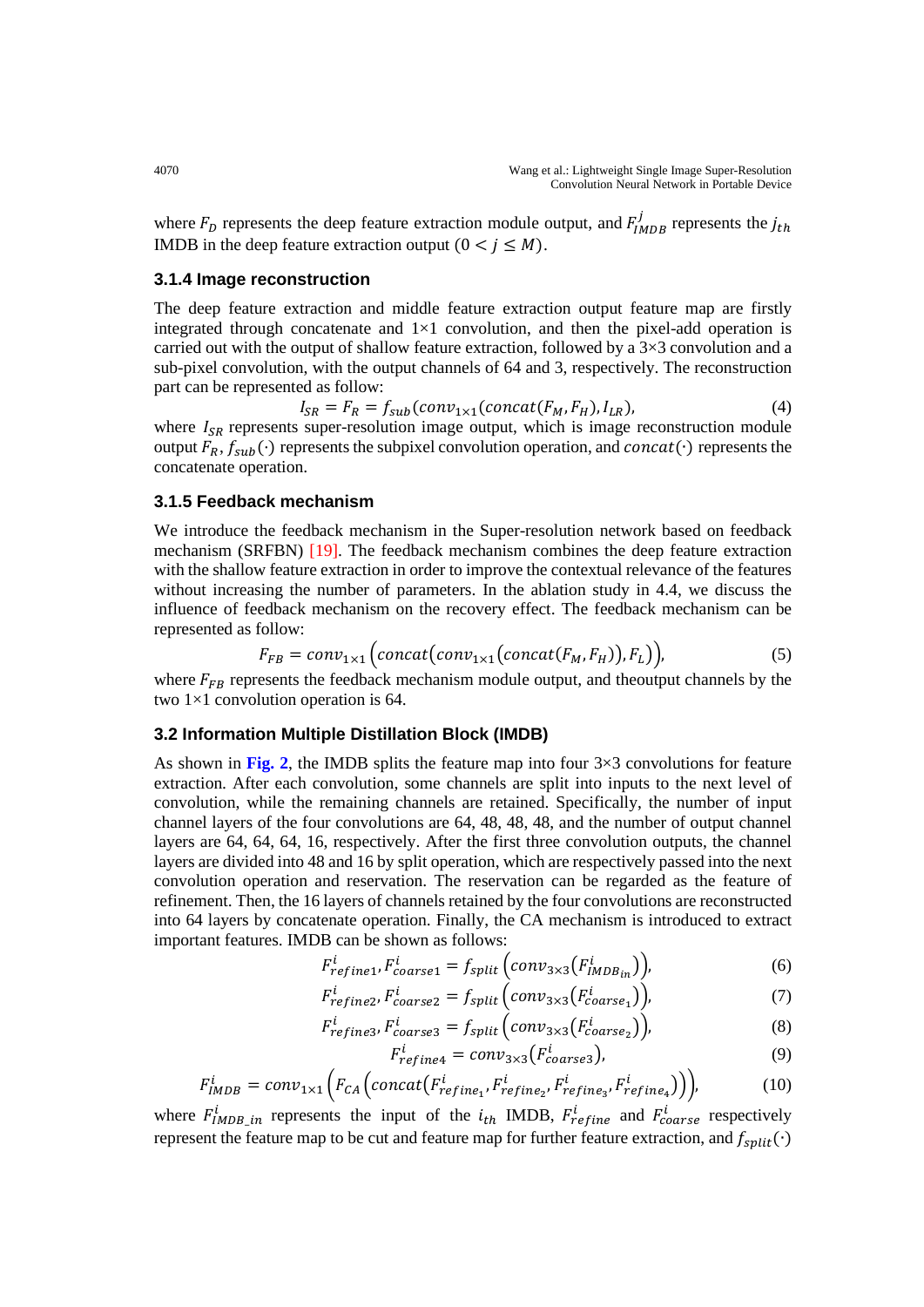represents the feature channel segmentation operation,  $F_{CA}$  represents the CA mechanism, which is illustrated in section 3.3.2, and  $F_{IMDB}^i$  represents the output of the  $i_{th}$  IMDB module.



**Fig. 2.** The IMDB architecture.

## **3.3 Enhanced Information Multiple Distillation Block (EIMDB)**

The IMDB four convolution of feature extraction with Ghost module operation are replaced, as shown in **Fig. 3**, which decreased the parameters and the amount of calculation. At the same time, CA mechanism is used to replace CCA mechanism in the IMDB, which not only retains the channel attention, but also increases the spatial attention in both high and weight directions in images. The EIMDB can be shown as follows:

$$
F_{refine\_1}^l, F_{coarse\_1}^l = f_{split}(F_{GM}(F_{EIMDB\_in}^l)),
$$
\n(11)

$$
F_{refine\_2}^i, F_{coarse\_2}^i = f_{split}(F_{GM}(F_{coarse\_1}^i)),
$$
\n(12)

$$
F_{refine_3}^i, F_{coarse_3}^i = f_{split}(F_{GM}(F_{coarse_2}^i)),
$$
\n(13)

$$
F_{refine\_4}^i = F_{GM}(F_{coarse\_3}^i),
$$
\n(14)

$$
F_{EIMDB}^i = conv_{1\times 1}(F_{CA}^i \left( concat(F_{refine_1}^i, F_{refine_2}^i, F_{refine_3}^i, F_{refine_4}^i)\right)),
$$
\n(15)

where  $F_{EIMDB\_in}^l$  represents the input of the  $i_{th}$  EIMDB,  $F_{refine}^l$  and  $F_{coarse}^l$  respectively represent the feature map to be cut and feature map for further feature extraction, and  $f_{split}(\cdot)$ represents the feature channel segmentation operation.  $F_{CA}$  represents the CA attention mechanism, and  $F_{EIMDB}^l$  represents the output of the  $i_{th}$  EIMDB module.



**Fig. 3.** The EIMDB architecture.

#### **3.3.1 Ghost module**

Some lightweight image recognition networks (such as MoblieNet [37] and MoblieNeXt [38]) usually use depth-wise convolution instead of traditional convolution because of group convolution. The group convolution reduces the computational cost and the number of parameters by reducing the correlation between feature channels. Therefore, Ghost module using group convolution aims to remove the redundancy of feature channels. We use Ghost module to replace the feature extraction convolution part in IMDB.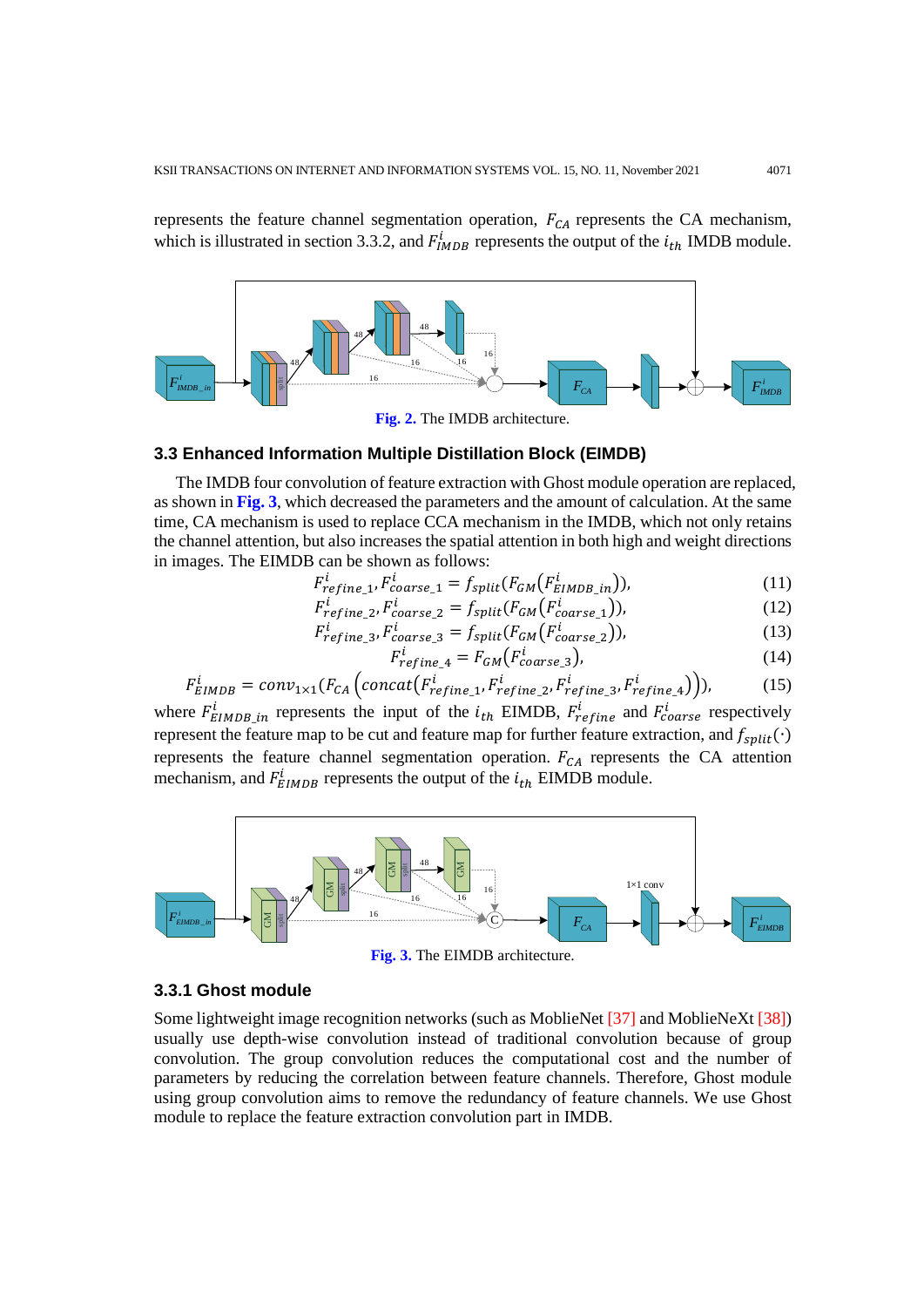As shown in **Fig. 4**, Ghost module is composed of two parts: primary convolution and cheap operation. Assume that the number of input feature channels is  $D$  and the number of output feature channels of Ghost module is  $K$ . Primary convolution removes redundant feature channels by convolution kernel size of  $1\times1$ . The number of feature channels after  $1\times1$ convolution is  $d$  ( $0 < d < D$ ). The primary convolution is shown as follow:

$$
Feat_1 = conv_{1\times 1}(I_F),\tag{16}
$$

where  $Feat_1$  represents the feature map after primary convolution, and  $I_F$  represents the input of Ghost module.

Cheap operation learns useful information from retained feature map by group convolution, and the number of output channels is  $K - d$ . Then concatenate operation combines the feature map of the two parts as the output of Ghost module, which is shown as follows:

$$
Feat_2 = g\_{conv3 \times 3}(Feat_1),\tag{17}
$$

$$
F_{GM} = concat(Feat_1, Feat_2),
$$
\n(18)

where  $Feat_2$  represents the feature map after cheap operation,  $g_{1}conv_{3\times 3}$  represents the kernel size of 3×3 group convolution, and  $F_{GM}$  represents the output of Ghost module.



**Fig. 4.** The Ghost module architecture.

#### **3.3.2 Coordinate attention**

We use the CA mechanism to replace the original CCA in IMDB. As shown in **Fig. 5**, the CA mechanism firstly combine the vertical and horizontal input feature channels into twodimension aware feature map by coordinate global average pooling. Then, the aware feature map is used to extract the vertical and horizontal dependencies, respectively. By the extraction of channel attention. The aware feature maps carry the coordinate attention information in the input features by horizontal and vertical pixel-multiplication respectively.

The coordinate global average pooling of CA mechanism is represented as follow:

$$
F_{pool}^{X}(w) = \frac{1}{w} \sum_{0 \le i < W} x_c(h, i),\tag{19}
$$

$$
F_{pool}^{Y}(h) = \frac{1}{H} \sum_{0 \le i < H} x_c(j, w),\tag{20}
$$

where  $F_{pool}^{X}(w)$  and  $F_{pool}^{Y}(h)$  represent one-dimensional pooling with width as the direction and length as the direction respectively,  $W$  and  $H$  are the width and length of input feature mapping respectively, and  $x_c(\cdot)$  represents the value of pixel points at a fixed position.

The CA mechanism can not only extract the important channel information, but also obtain the spatial location information, with fewer increasing of the computational cost and the number of parameters. The necessity of the CA mechanism is discussed in Section 4.4.1.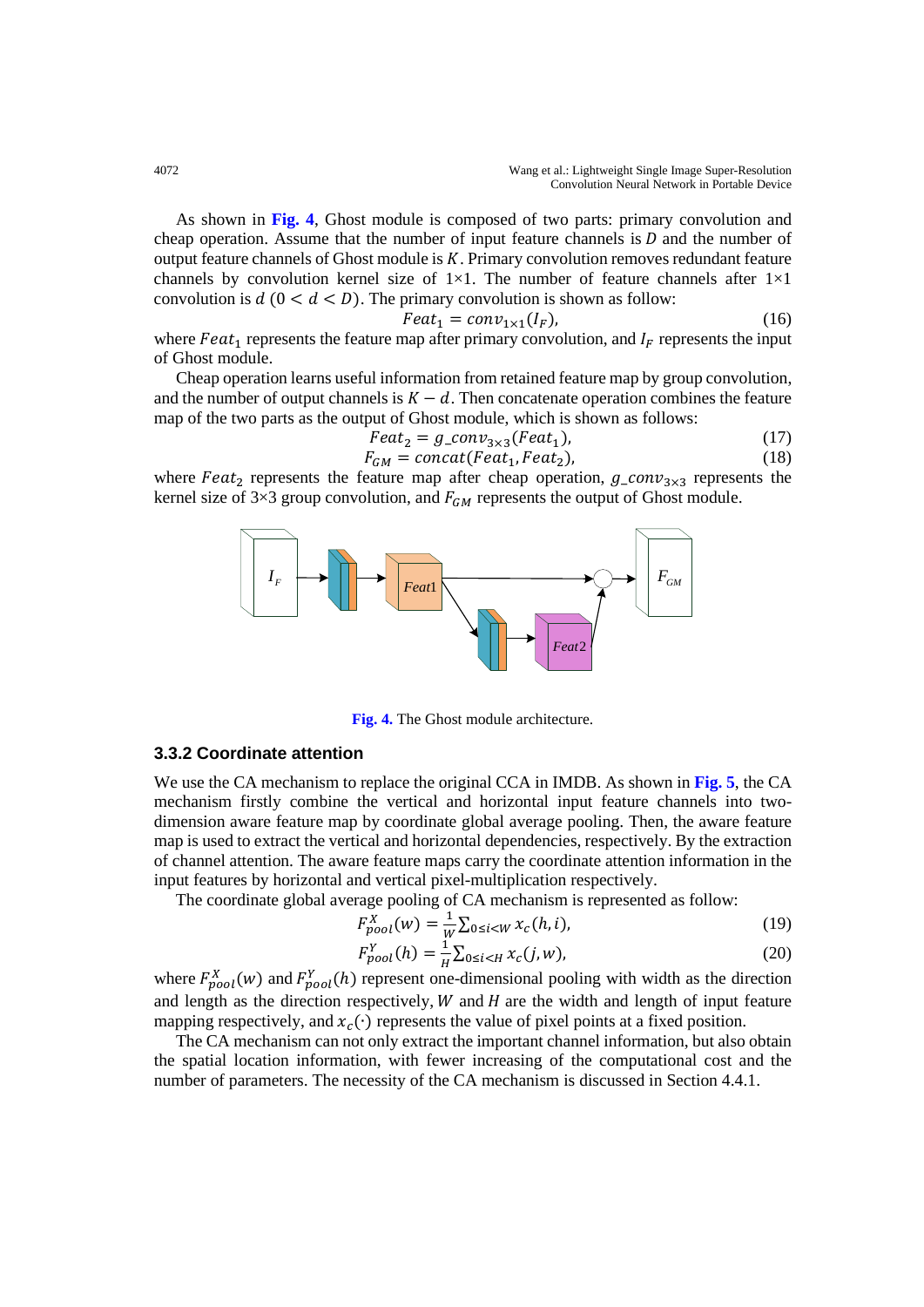

**Fig. 5.** Architecture of CA mechanism, where *C* is the number of channels, *W* and *H* are width and height respectively, and the reduction ratio  $r = 8$ .

## **3.4 Loss Function**

The  $L_1$  loss function is chosen to optimize the network. Using the loss function of the feedback mechanism, we calculate the  $L_1$  loss function using the super-resolution image output of the two iterations  $I_{SR}^{\mathcal{L}}$ . The  $I_{HR}$  is original high-resolution image, and average it as:

$$
\mathcal{L}(\Theta) = \frac{1}{T} \sum_{t=1}^{T} ||I_{HR} - I_{SR}^{t}||_1,
$$
\n(21)

where the  $\Theta$  is network parameter,  $T = 2$  is the overall number of iterations, t is the network iteration,  $I_{SR}^t$  and  $I_{HR}$  represent the super-resolution image and, original high-resolution image respectively.

## **4. Experimental Results and Analysis**

## **4.1 Datasets**

Table 1 shows the information of datasets. The training set is DIV2K [20], including 800 images with 2K resolution of people, handmade products, buildings (cities, villages), natural scenery, plants and animals. The training set is amplified in three ways: rotating the image randomly by 90°, 180° and 270°; horizontally or vertically flipping the image; or downsampling the HR image by  $0.6~0.9$ . Five widely used super-resolution benchmarks, Set5 [21], Set14  $[22]$ , BSD100 $[23]$ , Urban100  $[24]$ , and Manga109  $[25]$ , are used to evaluate the model performance. The Urban100 contains 100 challenging images of city scenes with dense highfrequency feature details. Manga109 is 109 comic cover pictures, with high frequency and low frequency information as well as text information, to test the model's comprehensive processing ability of text and picture.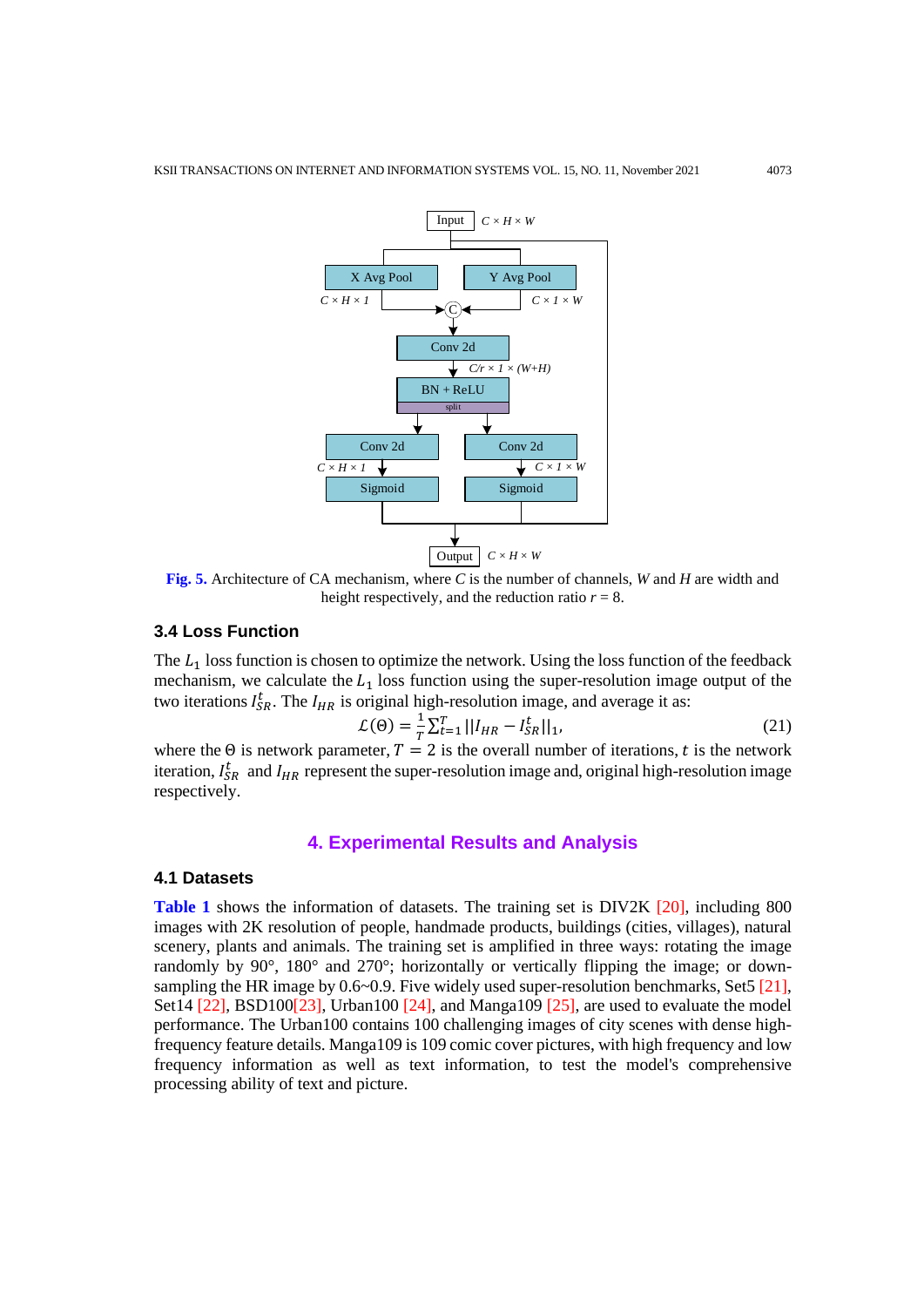| <b>Usage</b> | <b>Datasets</b>      | <b>Number</b> | <b>Source</b>                         |
|--------------|----------------------|---------------|---------------------------------------|
| Training     | <b>DIV2K</b> [20]    | 800           | ETH Zurich                            |
| Test         | Set5 <sup>[21]</sup> |               | <b>INRIA</b>                          |
| Test         | Set14 [22]           | 14            | <b>Israel Institute of Technology</b> |
| <b>Test</b>  | <b>BSD100</b> [23]   | 100           | University of California, Berkeley    |
| Test         | Urban100 [24]        | 100           | University of Illinois                |
| Test         | Manga109 [25]        | 109           | University of Tokyo                   |

**Table 1.** The information of datasets

#### **4.2 Implementation Details**

The experiment uses the method of He et al. [36] to initialize the network parameters. The initial learning rate is  $10<sup>-4</sup>$ , which is multiplied by 0.5 every 200 epochs, and the total iteration is 1000 times. Adam [26] algorithm ( $\beta$ 1=0.9,  $\beta$ 2=0.999) is used to optimize the network parameters. We set the image patch-size as 48×48 and the batch-size as 16. The experimental environment is Pytorch1.6.0 of GPU version, the GPU is used for training with NVIDIA RTX 2070 Super, and the operating system is Ubuntu16.08. The CPU uses Inter i5-10400F. The Memory size is 32GB.

The evaluation criteria commonly use peak signal-to-noise ratio (PSNR) and structural similarity (SSIM). We calculate the PSNR and SSIM on the luminance channel (i.e., Y channel of the YCbCr channels converted from the RGB channels):

$$
PSNR = 10 \cdot log_{10} \left( \frac{MAX_i^2}{MSE} \right),\tag{19}
$$

$$
SSIM(x, y) = \frac{(2\mu_x \mu_y + c_1)(2\sigma_{xy} + c_2)}{(\mu_x^2 + \mu_y^2 + c_1)(\sigma_x^2 + \sigma_y^2 + c_2)},
$$
\n(20)

where the  $MSE$  is the mean square error, and the  $MAX<sub>I</sub>$  is the maximum value that represents the color of an image point, the x and y are  $I_{HR}$  and  $I_{SR}$ , respectively, the  $\mu$  and  $\sigma$  are mean value and standard deviation, respectively, and the  $c$  is constant term.

From the experiment, we propose two models, EIMDN-L and EIMDN-S as our network. The number of EIMDB (N) and IMDB (M) used by EIMDN-L is  $N=6$  and  $M=6$ , respectively; the number of EIMDB and IMDB used by EIMDN-S is N=3 and M=3, respectively. The EIMDN-L+ represent the EIMDN-L used the DIV2K and Flickr2K for training set. Our EIMDN-L+ is the best model of performance evaluation.

#### **4.3 Performance Evaluation**

**Table 2** shows the EIMDN-S and EIMDN-L compared with the state-of-the-art (SOTA) lightweight SR methods. It is well known that with the increase of up-scaling factors, the difficulty of image super-resolution reconstruction is increase. Therefore, a lot of lightweight SR methods cannot get better performance in height up-scaling factors. The EIMDN-L is better than most models at up-scaling factor  $\times$ 3 and  $\times$ 4. In the up-scaling factor  $\times$ 4, the PSNR value of the EIMDN-L in the test set Manga109 is higher than the VDSR and the CARN 2.35dB and 0.11dB, respectively. The EIMDN-L can deepen the learning depth of highfrequency information by feedback mechanism, which is difficult to extract in high magnification. It can achieve good reconstruction performance in high up-scaling factors. Through CA mechanism, more high frequency information in channel and spatial can be filtered and retained. The performance of our EIMDN-L in Urban100 test set is significantly higher than other data sets, because Urban100 test set contains urban buildings with more highfrequency details, and the EIMDN-L is good at reconstruct the building details. Therefore, the Urban 100 test set have better performance by our EIMDN-L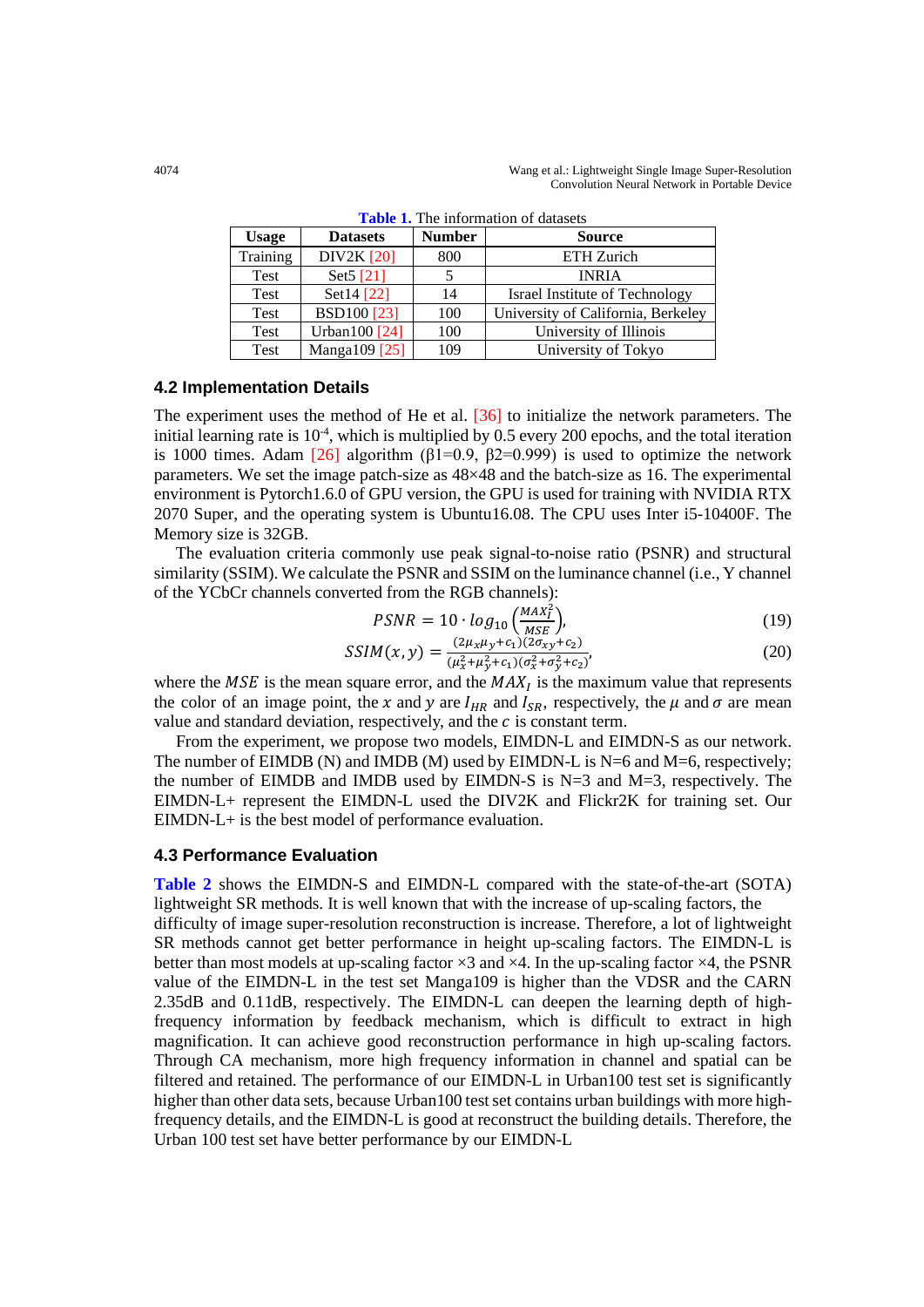|                            |              | Set <sub>5</sub> | Set14            | <b>B100</b>      | Urban100         | Manga109     |  |
|----------------------------|--------------|------------------|------------------|------------------|------------------|--------------|--|
| <b>Method</b>              | <b>Scale</b> | <b>PSNR/SSIM</b> | <b>PSNR/SSIM</b> | <b>PSNR/SSIM</b> | <b>PSNR/SSIM</b> | PSNR/SSIM    |  |
| <b>VDSR</b> [27]           |              | 37.53/0.9587     | 33.03/0.9142     | 31.90/0.8960     | 30.76/0.9140     | 37.22/0.9750 |  |
| DRCN <sub>[7]</sub>        |              | 37.63/0.9588     | 33.04/0.9118     | 31.85/0.8942     | 30.75/0.9133     | 37.55/0.9732 |  |
| LapSRN [28]                |              | 37.52/0.9591     | 32.99/0.9124     | 31.80/0.8952     | 30.41/0.9103     | 37.27/0.9740 |  |
| <b>DRRN</b> [29]           |              | 37.74/0.9591     | 33.23/0.9136     | 32.05/0.8973     | 31.23/0.9188     | 37.88/0.9749 |  |
| MemNet [30]                |              | 37.78/0.9597     | 33.28/0.9142     | 32.08/0.8978     | 31.31/0.9195     | 37.72/0.9740 |  |
| $\overline{IDN}$ [18]      |              | 37.83/0.9600     | 33.30/0.9148     | 32.08/0.8958     | 31.27/0.9196     | 38.01/0.9749 |  |
| SRMDNF [31]                |              | 37.79/0.9601     | 33.32/0.9159     | 32.05/0.8958     | 31.33/0.9204     | 38.07/0.9761 |  |
| <b>CARN</b> [12]           | $\times 2$   | 37.76/0.9590     | 33.52/0.9166     | 32.09/0.8978     | 31.92/0.9256     | 38.36/0.9765 |  |
| <b>CARN-M</b> [12]         |              | 37.53/0.9583     | 33.26/0.9141     | 31.92/0.8960     | 30.83/0.9233     | 36.34/0.9696 |  |
| <b>SRRAM [32]</b>          |              | 37.82/0.9592     | 33.48/0.9171     | 32.12/0.8983     | 32.05/0.9264     | $-/-$        |  |
| <b>ESRN-F</b> [33]         |              | 37.93/0.9602     | 33.56/0.9171     | 32.16/0.8996     | 31.99/0.9276     | $-/-$        |  |
| IMDN $[13]$                |              | 38.00/0.9605     | 33.63/0.9177     | 32.19/0.8996     | 32.17/0.9283     | 38.88/0.9774 |  |
| (Ours) EIMDN-S             |              | 37.87/0.9600     | 33.42/0.9162     | 32.05/0.8981     | 31.72/0.9242     | 38.36/0.9763 |  |
| (Ours) EIMDN-L             |              | 37.99/0.9605     | 33.68/0.9191     | 32.14/0.8993     | 32.19/0.9289     | 38.56/0.9768 |  |
| (Ours) EIMDN-L+            |              | 38.11/0.9608     | 33.76/0.9193     | 32.22/0.9002     | 32.46/0.9316     | 39.13/0.9779 |  |
| <b>VDSR</b> [27]           |              | 33.66/0.9213     | 29.77/0.8314     | 28.82/0.7976     | 27.14/0.8279     | 32.01/0.9340 |  |
| <b>DRCN</b> <sub>[7]</sub> |              | 33.82/0.9226     | 29.76/0.8311     | 28.80/0.7963     | 27.15/0.8276     | 32.24/0.9343 |  |
| LapSRN [28]                |              | 33.81/0.9220     | 29.79/0.8325     | 28.82/0.7980     | 27.07/0.8275     | 32.21/0.9350 |  |
| <b>DRRN</b> [29]           |              | 34.03/0.9244     | 29.96/0.8349     | 28.95/0.8004     | 27.53/0.8378     | 32.71/0.9379 |  |
| MemNet [30]                |              | 34.09/0.9248     | 30.00/0.8350     | 28.96/0.8001     | 27.56/0.8376     | 32.51/0.9369 |  |
| <b>IDN</b> [18]            |              | 34.11/0.9253     | 29.99/0.8354     | 28.95/0.8013     | 27.42/0.8359     | 32.71/0.9381 |  |
| SRMDNF [31]                |              | 34.12/0.9254     | 30.04/0.8382     | 28.97/0.8025     | 27.57/0.8398     | 33.00/0.9403 |  |
| <b>CARN</b> [12]           | $\times$ 3   | 34.29/0.9255     | 30.29/0.8407     | 29.06/0.8034     | 28.06/0.8493     | 33.50/0.9440 |  |
| <b>CARN-M [12]</b>         |              | 33.99/0.9236     | 30.08/0.8367     | 28.91/0.8000     | 26.86/0.8263     | 32.07/0.9404 |  |
| <b>SRRAM [32]</b>          |              | 34.30/0.9256     | 30.32/0.8417     | 29.07/0.8039     | 28.12/0.8507     | $-/-$        |  |
| <b>ESRN-F</b> [33]         |              | 34.32/0.9268     | 30.35/0.8410     | 29.09/0.8046     | 28.11/0.8512     | $-/-$        |  |
| IMDN $[13]$                |              | 34.36/0.9270     | 30.32/0.8417     | 29.09/0.8046     | 28.17/0.8519     | 33.61/0.9445 |  |
| (Ours) EIMDN-S             |              | 34.32/0.9265     | 30.27/0.8408     | 29.03/0.8038     | 27.94/0.8478     | 33.43/0.9430 |  |
| (Ours) EIMDN-L             |              | 34.47/0.9274     | 30.40/0.8434     | 29.09/0.8050     | 28.22/0.8535     | 33.69/0.9449 |  |
| (Ours) EIMDN-L+            |              | 34.57/0.9285     | 30.48/0.8447     | 29.19/0.8074     | 28.51/0.8600     | 34.08/0.9471 |  |
| <b>VDSR</b> [27]           |              | 31.35/0.8838     | 28.01/0.7674     | 27.29/0.7251     | 25.18/0.7524     | 28.83/0.8870 |  |
| <b>DRCN</b> <sub>[7]</sub> |              | 31.53/0.8854     | 28.02/0.7670     | 27.23/0.7233     | 25.14/0.7510     | 28.93/0.8854 |  |
| LapSRN [28]                |              | 31.54/0.8852     | 28.09/0.7700     | 27.32/0.7275     | 25.21/0.7562     | 29.09/0.8900 |  |
| <b>DRRN</b> [29]           |              | 31.68/0.8888     | 28.21/0.7720     | 27.38/0.7284     | 25.44/0.7638     | 29.45/0.8946 |  |
| MemNet [30]                |              | 31.74/0.8893     | 28.26/0.7723     | 27.40/0.7281     | 25.50/0.7630     | 29.42/0.8942 |  |
| <b>IDN [18]</b>            | $\times 4$   | 31.82/0.8903     | 28.25/0.7730     | 27.41/0.7297     | 25.41/0.7632     | 29.41/0.8942 |  |
| SRMDNF <sup>[31]</sup>     |              | 31.96/0.8925     | 28.35/0.7787     | 27.49/0.7337     | 25.68/0.7731     | 30.09/0.9024 |  |
| <b>CARN</b> [12]           |              | 32.13/0.8937     | 28.60/0.7806     | 27.58/0.7349     | 26.07/0.7837     | 30.47/0.9084 |  |
| <b>CARN-M [12]</b>         |              | 31.92/0.8903     | 28.42/0.7762     | 27.44/0.7304     | 25.63/0.7688     | 29.09/0.8946 |  |
| <b>SRRAM</b> [32]          |              | 32.13/0.8932     | 28.54/0.7800     | 27.56/0.7350     | 26.05/0.7834     | $-/-$        |  |
| <b>ESRN-F</b> [33]         |              | 32.15/0.8940     | 28.59/0.7804     | 27.59/0.7354     | 26.11/0.7851     | $-/-$        |  |
| <b>IMDN</b> [13]           |              | 32.21/0.8948     | 28.58/0.7811     | 27.56/0.7353     | 26.04/0.7838     | 30.45/0.9075 |  |
| (Ours) EIMDN-S             |              | 32.07/0.8932     | 28.48/0.7791     | 27.49/0.7339     | 25.85/0.7787     | 30.23/0.9044 |  |
| (Ours) EIMDN-L             |              | 32.19/0.8953     | 28.64/0.7826     | 27.57/0.7367     | 26.13/0.7876     | 30.58/0.9087 |  |
| (Ours) EIMDN-L+            |              | 32.41/0.8973     | 28.74/0.7851     | 27.64/0.7385     | 26.32/0.7925     | 30.90/0.9119 |  |

**Table 2.** The SOTA super-resolution methods PSNR / SSIM mean values compared with our methods at  $\times$ 2,  $\times$ 3 and  $\times$ 4 up-scaling factor in the benchmark test set. Red and blue color indicate the best and second-best performance, respectively (The EIMDN-L+ use **blur** type)

In the up-scaling factor  $\times$ 2, our method does not always achieve the best effect compared with other models. This indicate that although the Ghost module adopted by our EIMDB can reduce the number of parameters and remove the redundant channels of feature, each channel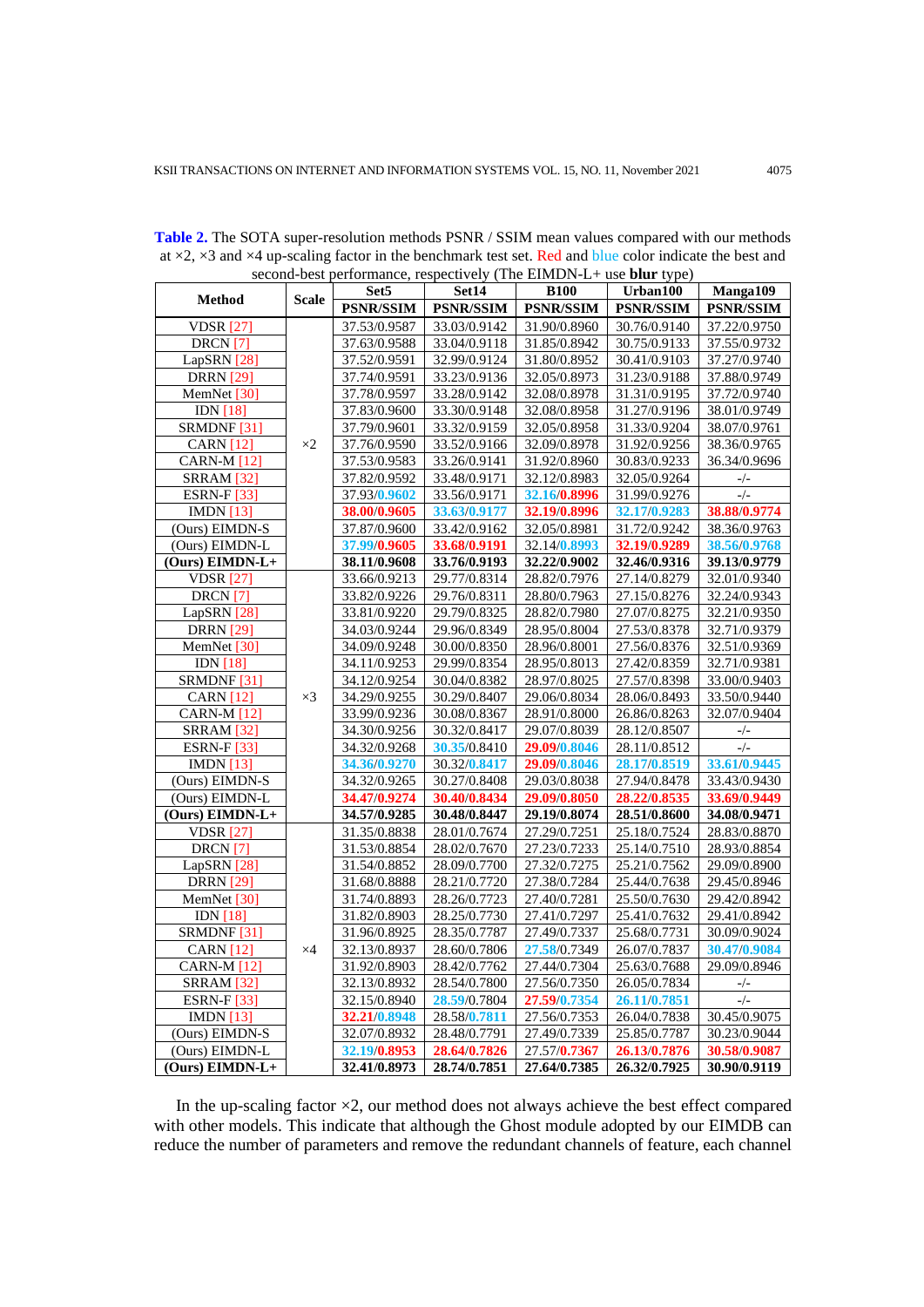retains more high-frequency details at a lower up-scaling factor. This cause some important feature channels to be lost in the removal of redundant steps and does not achieve the best results at up-scaling factor ×2.

The EIMDN-S achieve weaker reconstruction performance than the EIMDN-L because of lower parameters and computational cost. But compared with the SOTA, the EIMDN-S still maintains a good reconstruction performance.

## **4.4 Ablation Experiment**

We discuss two ablation experiments: The influence of feedback mechanism and CA mechanism; The influence of different number of IMDB and EIMDB.

## **4.4.1 The influence of feedback mechanism and CA mechanism**

We compare the performance of four network models: Baseline (IMDN-S with neither feedback nor CA mechanism as our benchmark for comparison), Without Feedback (EIMDN-S without feedback mechanism), Without CA (EIMDN-S using CCA mechanism rather than CA mechanism), EIMDN-S in the case of up-scaling factor  $\times$ 3 of Set5 test set.

As shown in **Table 3**, compared with the Baseline network, the PSNR and SSIM of the Without CA network and the Without Feedback network increase 0.09 dB, 0.05 dB, and 0.0005, 0.0003, respectively. The proposed EIMDN-S has the best performance, which is 0.1dB and 0.0008 higher than the PSNR and SSIM of the benchmark network. The experiment proves that the feedback mechanism and CA mechanism can improve the performance of image reconstruction.

|                         | <b>CA</b> |          | Set <sub>5</sub> |             |
|-------------------------|-----------|----------|------------------|-------------|
| Module                  |           | Feedback | <b>PSNR</b>      | <b>SSIM</b> |
| <b>Baseline</b>         |           |          | 34.22            | 0.9257      |
| <b>Without Feedback</b> |           |          | 34.27            | 0.9260      |
| Without CA              |           |          | 34.31            | 0.9262      |
| <b>EIMDN-S</b>          |           |          | 34.32            | 0.9265      |

**Table 3.** Influence of adding feedback mechanism and CA mechanism on network reconstruction performance

## **4.4.2 The influence of different number of IMDB and EIMDB**

We discuss the influence of the number of EIMDB and IMDB in the network. As shown in **Table 4**, we set 6 network the number of EIMDB and IMDB as  $N=6$  M=0, the  $N=3$  M=3, the N=4 M=4, the N=5 M=5, the N=6 M=6 and the IMDN in 5 test sets and up-scaling factor  $\times$ 3.

**Table 4.** The number of EIMDB (N) and IMDB (M) in network PSNR and SSIM performance  $commuricon (scale \times 3)$ 

| <b>Module</b> | Param. | Set <sub>5</sub> |             | Set14       |             | Urban100    |             | Manga109    |             |
|---------------|--------|------------------|-------------|-------------|-------------|-------------|-------------|-------------|-------------|
|               | (K)    | <b>PSNR</b>      | <b>SSIM</b> | <b>PSNR</b> | <b>SSIM</b> | <b>PSNR</b> | <b>SSIM</b> | <b>PSNR</b> | <b>SSIM</b> |
| $N=6$         | 224    | 34.03            | 0.9242      | 30.02       | 0.8353      | 27.45       | 0.8357      | 32.80       | 0.9380      |
| $N=3 M=3$     | 502    | 34.32            | 0.9265      | 30.27       | 0.8408      | 27.94       | 0.8478      | 33.43       | 0.9430      |
| $N=4$ $M=4$   | 627    | 34.39            | 0.9268      | 30.32       | 0.8413      | 28.08       | 0.8503      | 33.51       | 0.9436      |
| <b>IMDN</b>   | 703    | 34.36            | 0.9270      | 30.32       | 0.8417      | 28.17       | 0.8519      | 33.61       | 0.9445      |
| $N=5$ $M=5$   | 753    | 34.41            | 0.9272      | 30.38       | 0.8428      | 28.16       | 0.8523      | 33.58       | 0.9442      |
| $N=6 M=6$     | 879    | 34.47            | 0.9274      | 30.40       | 0.8434      | 28.22       | 0.8535      | 33.69       | 0.9449      |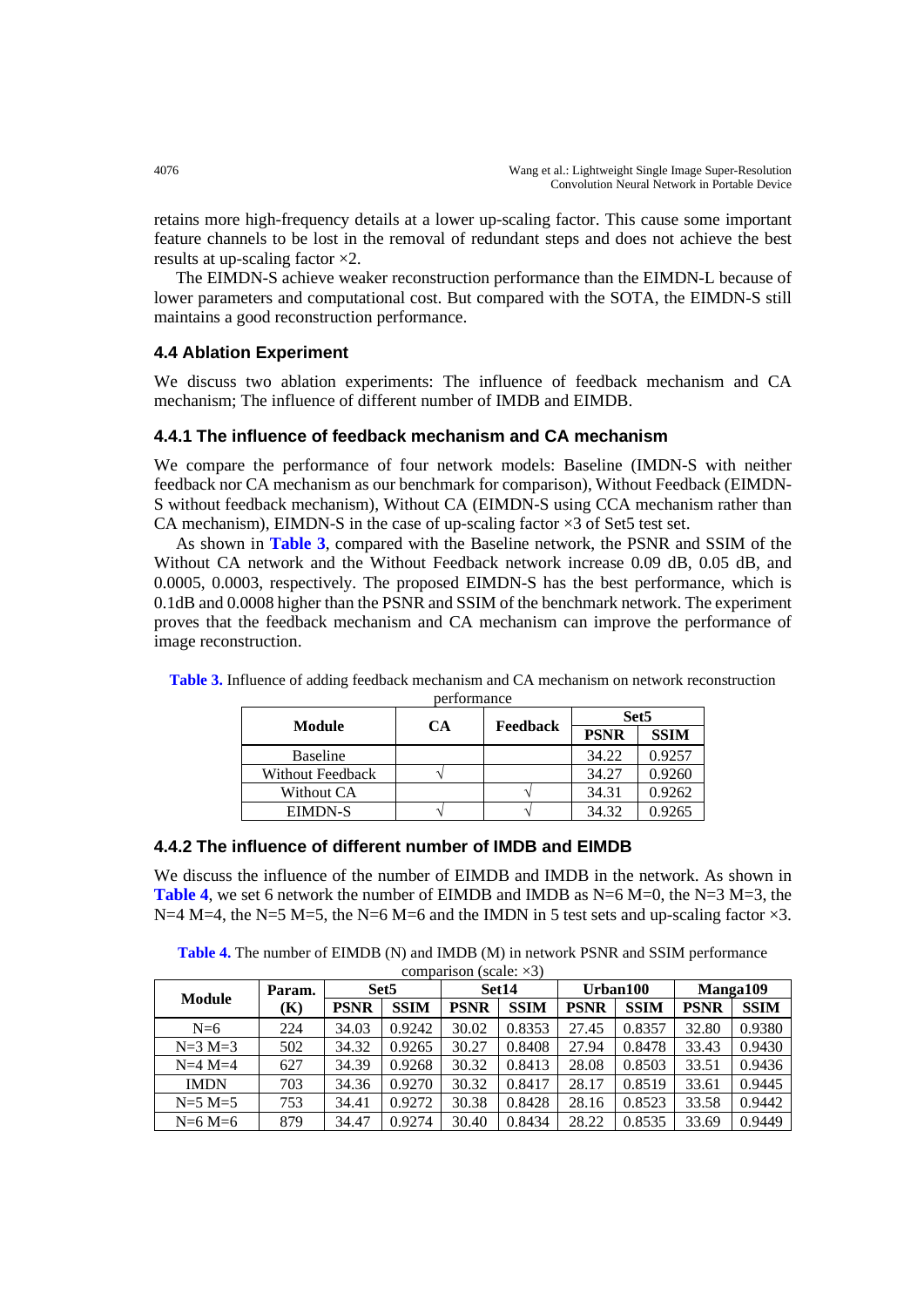

**Fig. 6.** The influence of the number of EIMDB and IMDB in the network on the Set5 (scale: ×3).



**Fig. 7.** The EIMDN-L and EIMDN-S (red star) parameters and performance comparison with SOTA method in Urban100 dataset and up-scaling factor **(a)** ×3 , **(b)** ×4.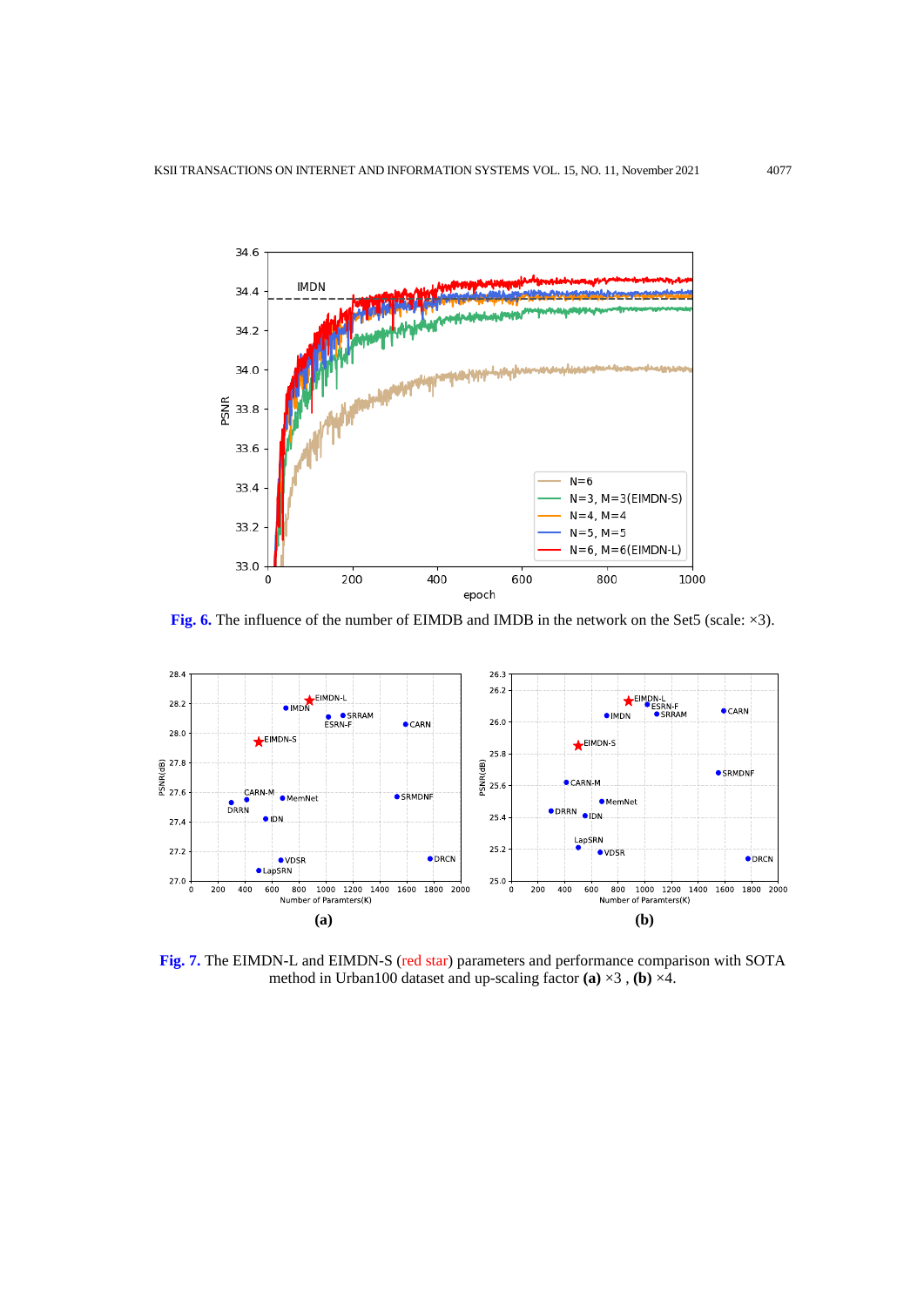#### 4078 Wang et al.: Lightweight Single Image Super-Resolution Convolution Neural Network in Portable Device



**Fig. 8.** The EIMDN-S and EIMDN-L visual results compare with SOTA image super-resolution reconstruction results with up-scaling  $\times 2$  in "Img\_046" of Urban100.



**Fig. 9.** The EIMDN-S and EIMDN-L visual results compare with SOTA image super-resolution reconstruction results with up-scaling  $\times 3$  in "Img\_092" of Urban100.



**Fig. 10.** The EIMDN-S and EIMDN-L visual results compare with SOTA image super-resolution reconstruction results with up-scaling ×4 in "Barbara" of Set14.

With the increase of the number of EIMDB and IMDB, the number of parameters will increase slightly, and the performance of image reconstruction will also be improved. In the case of N=5 and M=5, the performance surpasses that of IMDN on PSNR and SSIM.

The N=6 module proves the necessity of setting middle feature extraction module and deep feature extraction module. As shown in **Fig. 6**, although the EIMDB can the number of huge parameters is reduced, the performance of image reconstruction is significantly reduced. Therefore, we propose a middle feature extraction module and a deep feature extraction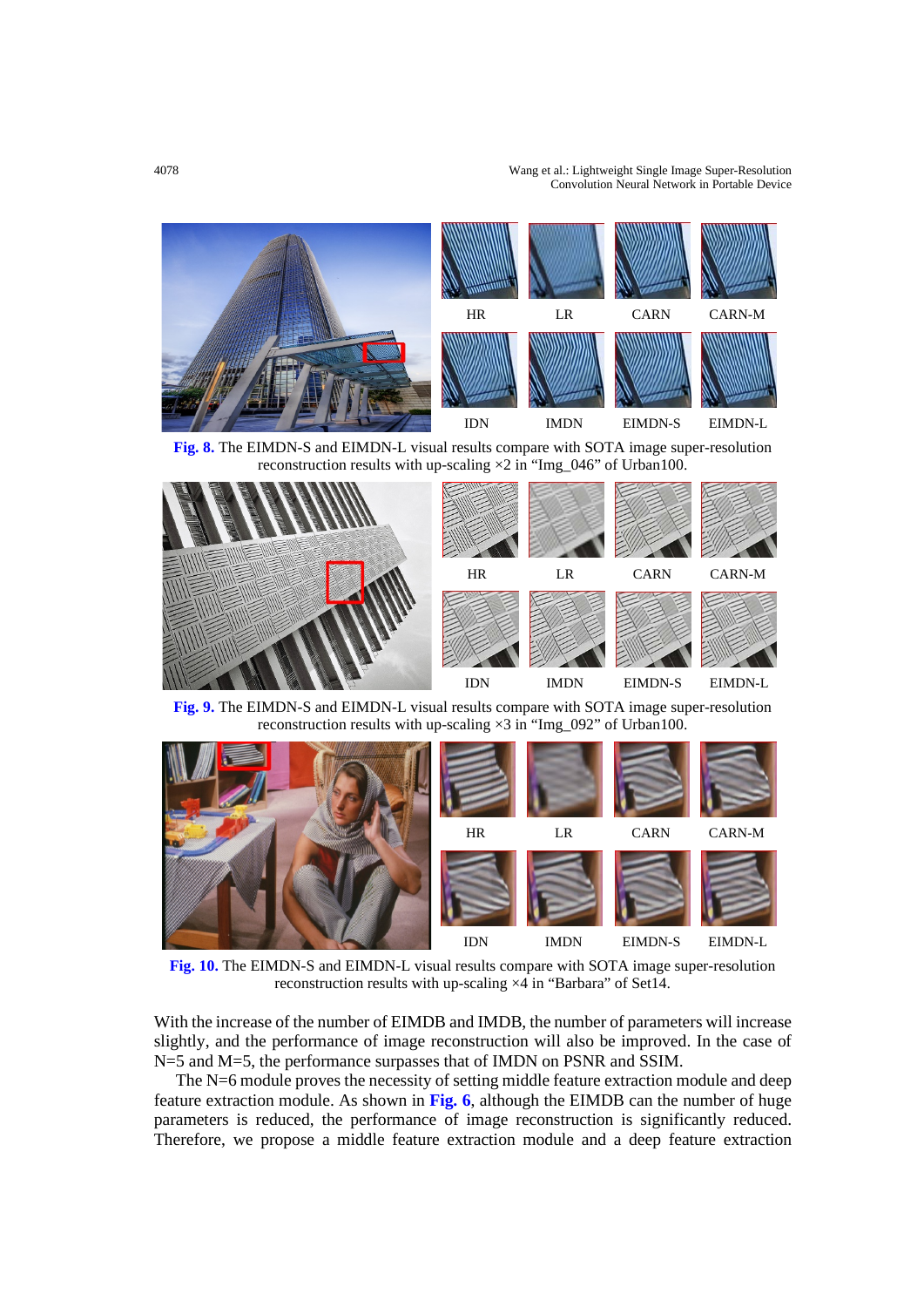module to extract features at different levels, which can decrease parameters and calculation amount to pursue the performance of super-resolution image reconstruction.

## **4.5 The Parameters and The Computational Cost Comparison**

#### **4.5.1 The parameters comparison**

For lightweight SR, it is important that decrease the network parameters to guarantee the reconstruction performance. As shown in **Fig. 7**, compared with the SOTA method in Urban100 dataset, our EIMDN-L achieved a good PSNR effect with a slight increase in the number of parameters. EIMDN-S also achieves better results in the case of lower number of parameters, and achieves the tradeoff between image super-resolution reconstruction and model size.

## **4.5.2 The computational cost comparison**

We use the multi-add operation proposed by CARN [12] to evaluate the computational complexity of the model. Specifically, Multi-adds is the number of composites multiplyaccumulate operations for a single image. We assume the HR image size to be 720p (1280  $\times$ 720) to calculate multi-adds. As shown in **Table 5**, compared with the SOTA methods, our EIMDN-S maintains a lower the computational cost. However, our EIMDN-L has slightly increased the computational cost while achieving better reconstruction results.

| <b>Scale</b> | <b>VDSR</b> | <b>DRRN</b> | <b>IDN</b>  | <b>CARN</b> | <b>CARN-M</b> | <b>IMDN</b> | <b>EIMDN-S</b> | <b>EIMDN-L</b> |
|--------------|-------------|-------------|-------------|-------------|---------------|-------------|----------------|----------------|
| $\times 2$   | 612.6       | 6796.9      | 124.6       | 222.8       |               | 58.8        | 139.2          | 242.7          |
| $\times 3$   | 612.6       | 6796.9      | 56.3        | 18.8        | 46.1          | 71.5        | 62.9           | 108.9          |
| $\times 4$   | 612.6       | 6796.9      | 373<br>ل…∠ر | 90.9        | 32.5          | 40.9        | 36.1           | 62.0           |

**Table 5.** Comparison of computational cost amount of the model. (Unit: G)

## **4.6 Visual Effect Comparison**

The IDN, CARN-M, CARN and IMDN methods are selected to compare the visual effects of reconstructed images from Set14 and Urban100 datasets under the conditions of up-scaling factor  $\times$ 2,  $\times$ 3 and  $\times$ 4. As shown in **Fig. 8**, our EIMDN-L does a good job of restoring the correct texture of glass grating from the "Img\_046" image in Urban100. The EIMDN-S is like other lightweight methods for reconstruction. As shown in **Fig. 9** and **Fig. 10**, from the "Img\_062" and the "Barbara", we can also observe that our reconstruction effect is more favorable and more details can be recovered. Our EIMDN-S has similar performance compared with the SOTA methods, but the EIMDN-L method is significantly superior to the contrast method.

## **5. Conclusion and Future Work**

We propose a lightweight SISR network, EIMDN with Ghost module and CA attention mechanism based of IMDN, which reduces the number of parameters and improves the extraction of key features. We also used a feedback mechanism to enhance the fusion between low and high features and further enhance the reconstruction effect. Compared with the existing SOTA method, our method achieves good results on  $\times$ 3 and  $\times$ 4 up-scaling factors, which are 0.05dB and 0.09dB higher than IMDN on Urban100 dataset, respectively. Future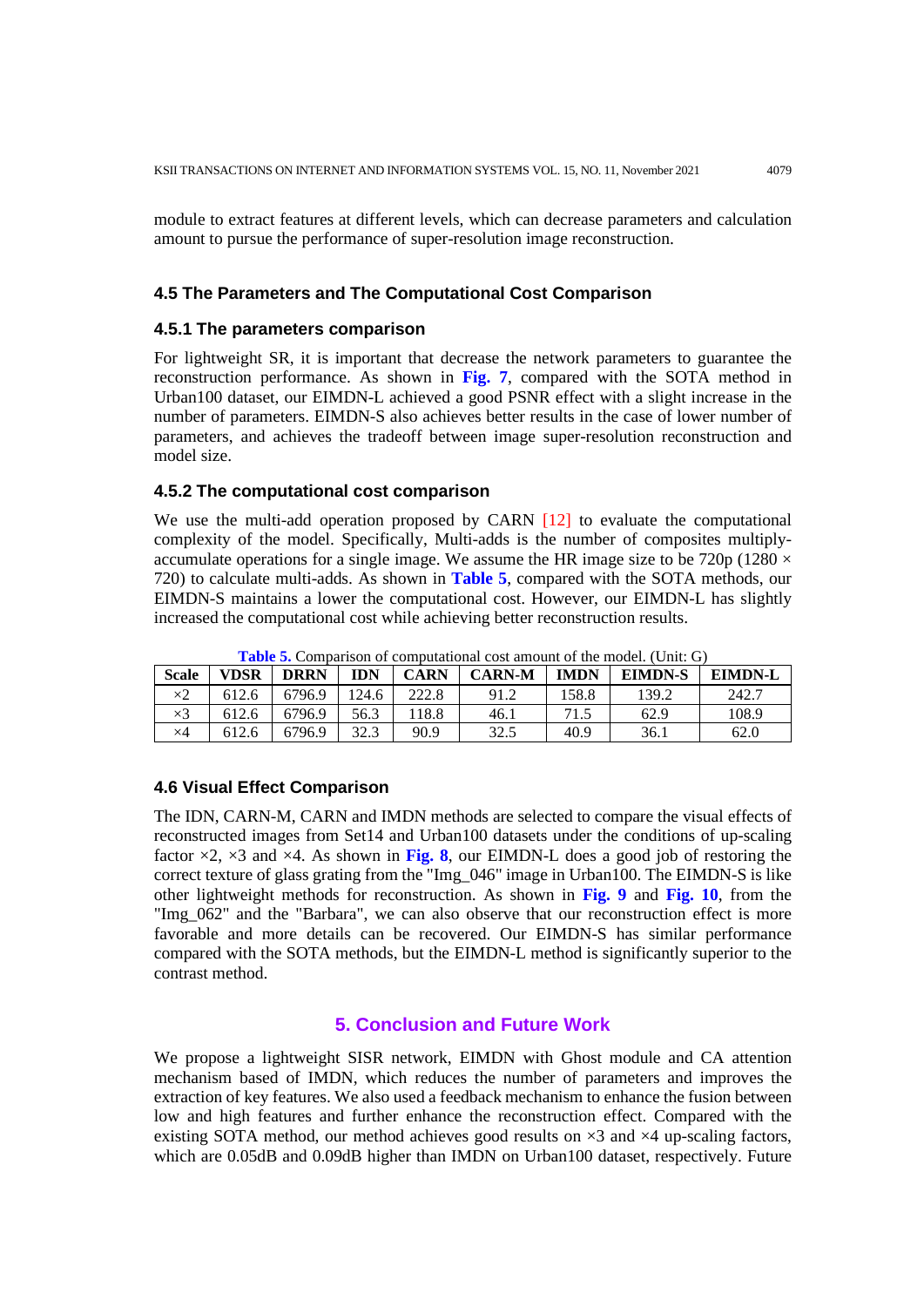work will use Transformer to enhance our network performance or apply our network in different dataset (like medical or remote sensing dataset). Also, we will apply our method to IoT for edge computing or portable devices.

## **Acknowledgement**

This work was funded by the Researchers Supporting Project No. (RSP‐2021/102) King Saud University, Riyadh, Saudi Arabia. We thank Researchers Supporting Project No. (61772454, 62072056) National Natural Science Foundation of China, for funding this research, and Project No. (JITC-1900AX2038/01) Programs of Transformation and Upgrading of Industries and Information Technologies of Jiangsu Province, for funding this research.

#### **References**

- [1] M. Long, F. Peng, and Y. Zhu, "Identifying natural images and computer-generated graphics based on binary similarity measures of PRNU," *Multimedia Tools and Applications*, vol. 78, no. 1, pp. 489-506, May. 2019. [Article \(CrossRef Link\)](https://doi.org/10.1007/s11042-017-5101-3)
- [2] Y. Gui, and G. Zeng, "Joint learning of visual and spatial features for edit propagation from a single image," *Visual Computer*, vol. 36, no. 3, pp. 469-482, Jun. 2020. [Article \(CrossRef Link\)](https://doi.org/10.1007/s00371-019-01633-6)
- [3] D. Zhang, T. Yin, G. Yang, M. Xia, L. Li, and X. Sun, "Detecting image seam carving with low scaling ratio using multi-scale spatial and spectral entropies," *Journal of Visual Communication and Image Representation*, vol. 48, no. 1, pp. 281-291, Feb. 2017. [Article \(CrossRef Link\)](https://doi.org/10.1016/j.jvcir.2017.07.006)
- [4] X. Zhang, F. Peng, and M. Long, "Robust coverless image steganography based on DCT and LDA topic classification," *IEEE Transactions on Multimedia*, vol. 20, no. 12, pp. 3223-3238, Oct. 2018. [Article \(CrossRef Link\)](https://doi.org/10.1109/TMM.2018.2838334)
- [5] J. Wang, Y. Wu, L. W, L. W, O. Alfarraj, and A. Tolba, "Lightweight feedback convolution neural network for remote sensing images super-resolution," *IEEE Access*, vol. 9, no. 1, pp. 15992-16003, Feb. 2021. [Article \(CrossRef Link\)](https://doi.org/10.1109/ACCESS.2021.3052946)
- [6] C. Dong, C. C. Loy, K. He, and X. Tang, "Image super-resolution using deep convolutional networks," *IEEE Transactions on Pattern Analysis and Machine Intelligence*, vol. 38, no. 2, pp. 295-307, Nov. 2016. [Article \(CrossRef Link\)](https://doi.org/10.1109/TPAMI.2015.2439281)
- [7] B. Lim, S. Son, H. Kim, S. Nah, and K. M. Lee, "Enhanced deep residual networks for single image super-resolution," in *Proc. of IEEE Conference on Computer Vision and Pattern Recognition Workshops*, pp. 1132-1140, 2017. [Article \(CrossRef Link\)](https://doi.org/10.1109/CVPRW.2017.151)
- [8] Y. Zhang, K. Li, K. Li, L. Wang, B. Zhong, and Y. Fu, "Image super-resolution using very deep residual channel attention networks," in *Proc. of European Conference on Computer Vision*, pp. 294-310, 2018. [Article \(CrossRef Link\)](https://openaccess.thecvf.com/content_ECCV_2018/html/Yulun_Zhang_Image_Super-Resolution_Using_ECCV_2018_paper.html)
- [9] N. Ahn, B. Kang, and K. Sohn, "Fast, accurate, and lightweight super-resolution with cascading residual network," in *Proc. of European Conference on Computer Vision*, pp. 252–268, 2018. [Article \(CrossRef Link\)](https://openaccess.thecvf.com/content_ECCV_2018/html/Namhyuk_Ahn_Fast_Accurate_and_ECCV_2018_paper.html)
- [10] Z. Hui, X. Gao, Y. Yang, and X. Wang, "Lightweight image super-resolution with information multi-distillation network," in *Proc. of ACM the 27th International Conference on Multimedia*, pp. 2024-2032, 2019. [Article \(CrossRef Link\)](https://doi.org/10.1145/3343031.3351084)
- [11] K. Han, Y. Wang, Q. Tian, J. Guo, C. Xu, and C. Xu, "GhostNet: more features from cheap operations," in *Proc. of IEEE Conference on Computer Vision and Pattern Recognition*, pp. 1577- 1586, 2020. [Article \(CrossRef Link\)](https://doi.org/10.1109/CVPR42600.2020.00165)
- [12] A. R. Zamir, W. Wu, L. Sun, W. B. Shen, and B. E. Shi, "Feedback networks," in *Proc. of IEEE Conference on Computer Vision and Pattern Recognition*, pp. 1808-1817, 2017. [Article \(CrossRef Link\)](https://doi.org/10.1109/CVPR.2017.196)
- [13] Q. Hou, D. Zhou, and J. Feng, "Coordinate attention for efficient mobile network design," *arXiv preprint arXiv:2103.02907*, 2021. [Article \(CrossRef Link\)](https://arxiv.org/abs/2103.02907)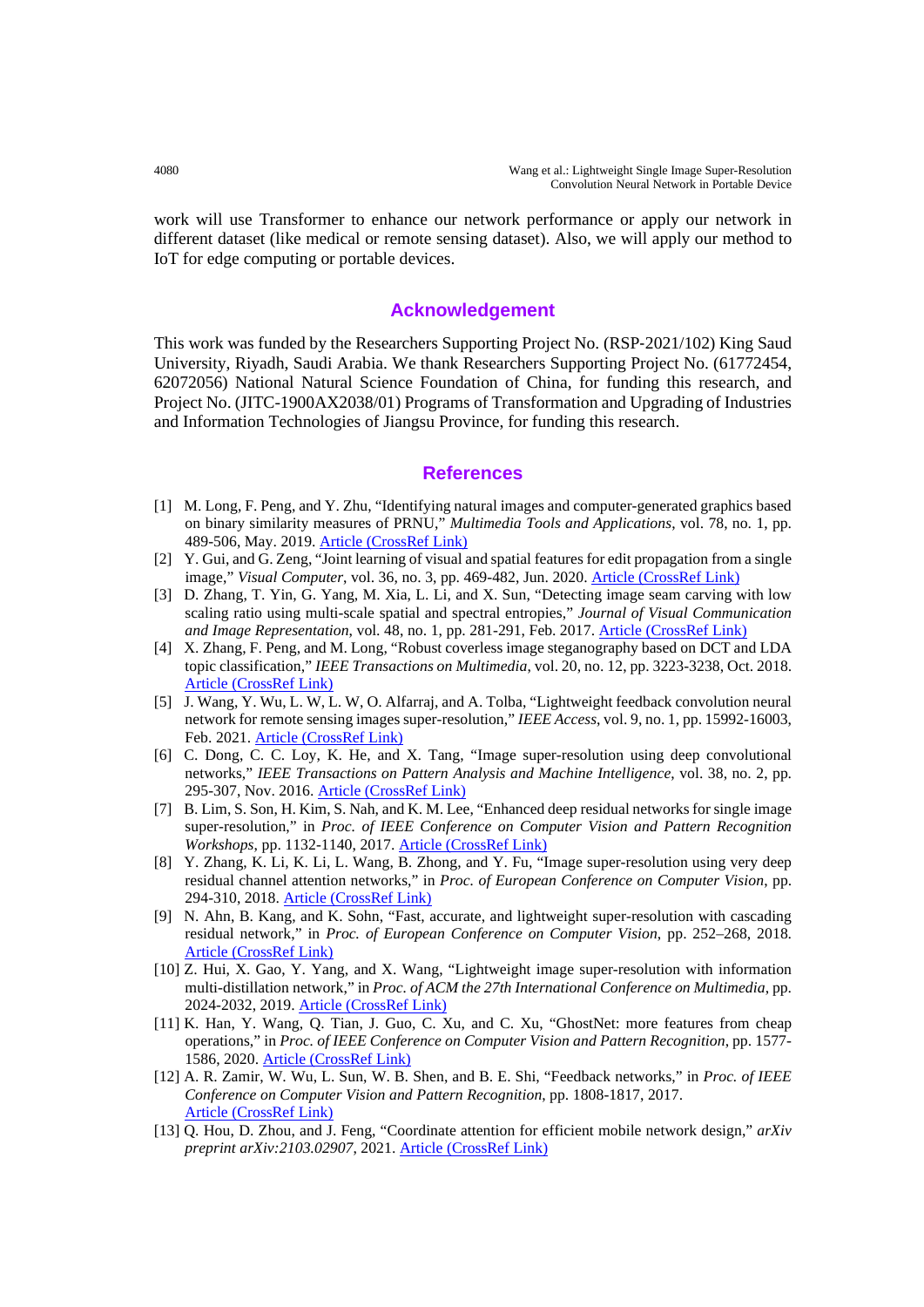KSII TRANSACTIONS ON INTERNET AND INFORMATION SYSTEMS VOL. 15, NO. 11, November 2021 4081

- [14] J. Kim, J. K. Lee, and K. M. Lee, "Deeply-recursive convolutional network for image superresolution," in *Proc. of IEEE Conference on Computer Vision and Pattern Recognition*, pp. 1637- 1645, 2016. [Article \(CrossRef Link\)](https://doi.org/10.1109/CVPR.2016.181)
- [15] C. Dong, C. C. Loy, and X. Tang, "Accelerating the super-resolution convolutional neural network," in *Proc. of European Conference on Computer Vision*, pp. 391-407, 2016. [Article \(CrossRef Link\)](https://doi.org/10.1007/978-3-319-46475-6_25)
- [16] W. Shi, J. Caballero, F. Huszar, J. Totz, A. P. Aitken, R. Bishop, D. Rueckert, and Z. Wang, "Realtime single image and video super-resolution using an efficient sub-pixel convolutional neural network," in *Proc. of IEEE Conference on Computer Vision and Pattern Recognition*, pp. 1874- 1883, 2016. [Article \(CrossRef Link\)](https://doi.org/10.1109/CVPR.2016.207)
- [17] H. Chen, Y. Wang, T. Guo, C. Xu, Y. Deng, Z. Liu, S. Ma, C. Xu, and W. Gao, "Pre-trained image processing transformer," *arXiv preprint arXiv:2012.00364*, 2021. [Article \(CrossRef Link\)](https://arxiv.org/abs/2012.00364)
- [18] Z. Hui, X. Wang, and X. Gao, "Fast and Accurate single image super-resolution via information distillation network," in *Proc. of IEEE Conference on Computer Vision and Pattern Recognition*, pp. 723-731, 2018. [Article \(CrossRef Link\)](http://doi.org/10.1109/CVPR.2018.00082)
- [19] Z. Li, J. Yang, Z. Liu, X. Yang, G. Jeon, and W. Wu, "Feedback network for image superresolution," in *Proc. of IEEE Conference on Computer Vision and Pattern Recognition*, pp. 3862- 3871, 2019. [Article \(CrossRef Link\)](http://doi.org/10.1109/CVPR.2019.00399)
- [20] E. Agustsson, and R. Timofte, "NTIRE 2017 challenge on single image super-resolution: dataset and study," in *Proc. of IEEE Conference on Computer Vision and Pattern Recognition Workshops*, pp. 1122-1131, 2017. [Article \(CrossRef Link\)](https://doi.org/10.1109/CVPRW.2017.150)
- [21] B. Marco, R. Aline, G. Christine, and L. Marie, "Low-complexity single-image super-resolution based on nonnegative neighbor embedding," in *Proc. of British Machine Vision Conference*, pp. 135.1-135.10, 2012. [Article \(CrossRef Link\)](https://doi.org/10.5244/C.26.135)
- [22] Z. Roman, E. Michael, and P. Matan, "On single image scale-up using sparse-representations," in *Proc. of Springer Curves and Surfaces*, pp. 711-730, 2010. [Article \(CrossRef Link\)](https://doi.org/10.1007/978-3-642-27413-8_47)
- [23] D. Martin, C. Fowlkes, D. Tal, J. Malik, "A database of human segmented natural images and its application to evaluating segmentation algorithms and measuring ecological statistics," in *Proc. of IEEE International Conference on Computer Vision*, pp. 416-425, 2001. [Article \(CrossRef Link\)](https://doi.org/10.1109/ICCV.2001.937655)
- [24] J. Huang, A. Singh, and N. Ahuja, "Single image super-resolution from transformed selfexemplars," in *Proc. of IEEE Conference on Computer Vision and Pattern Recognition*, pp.5197- 5206, 2015. [Article \(CrossRef Link\)](https://doi.org/10.1109/CVPR.2015.7299156)
- [25] Y. Matsui, K. Ito, Y. Aramaki, A. Fujimoto, T. Ogawa, T. Yamasaki, and K. Aizawa, "Sketchbased manga retrieval using manga109 dataset," *Multimedia Tools and Applications*, vol. 76, no. 20, pp. 21811-21838, Nov. 2017. [Article \(CrossRef Link\)](https://doi.org/10.1007/s11042-016-4020-z)
- [26] D. P. Kingma, and B. Jimmy, "Adam: a method for stochastic optimization," in *Proc. of IEEE International Conference on Learning Representations*, 2015. [Article \(CrossRef Link\)](http://arxiv.org/abs/1412.6980)
- [27] J. Kim, J. K. Lee, and K. M. Lee, "Accurate image super-resolution using very deep convolutional networks," in *Proc. of IEEE Conference on Computer Vision and Pattern Recognition*, pp. 1646- 1654, 2016. [Article \(CrossRef Link\)](https://doi.org/10.1109/CVPR.2016.182)
- [28] W. S. Lai, J. B. Huang, N. Ahuja, and M. H. Yang, "Deep laplacian pyramid networks for fast and accurate super resolution," in *Proc. of IEEE Conference on Computer Vision and Pattern Recognition*, pp. 5835-5843, 2017. [Article \(CrossRef Link\)](https://doi.org/10.1109/CVPR.2017.618)
- [29] Y. Tai, J. Yang, and X. Liu, "Image super-resolution via deep recursive residual Network," in *Proc. of IEEE Conference on Computer Vision and Pattern Recognition*, pp. 2790-2798, 2017. [Article \(CrossRef Link\)](https://doi.org/10.1109/CVPR.2017.298)
- [30] Y. Tai, J. Yang, X. Liu, and C. Xu, "Memnet: A persistent memory network for image restoration," in *Proc. of IEEE Conference on Computer Vision and Pattern Recognition*, pp. 4539–4547, 2017. [Article \(CrossRef Link\)](https://doi.org/10.1109/ICCV.2017.486)
- [31] K. Zhang, W. Zuo, and L. Zhang, "Learning a single convolutional super-resolution network for multiple degradations," in *Proc. of IEEE Conference on Computer Vision and Pattern Recognition*, pp. 3262–3271, 2018. [Article \(CrossRef Link\)](https://doi.org/10.1109/CVPR.2018.00344)
- [32] J. Kim, J. Choi, M. Cheon, and J. Lee, "MAMNet: Multi-path Adaptive Modulation Network for Image Super-Resolution," *arXiv preprint arXiv:1811.12043*, 2018. [Article \(CrossRef Link\)](http://arxiv.org/abs/1811.12043)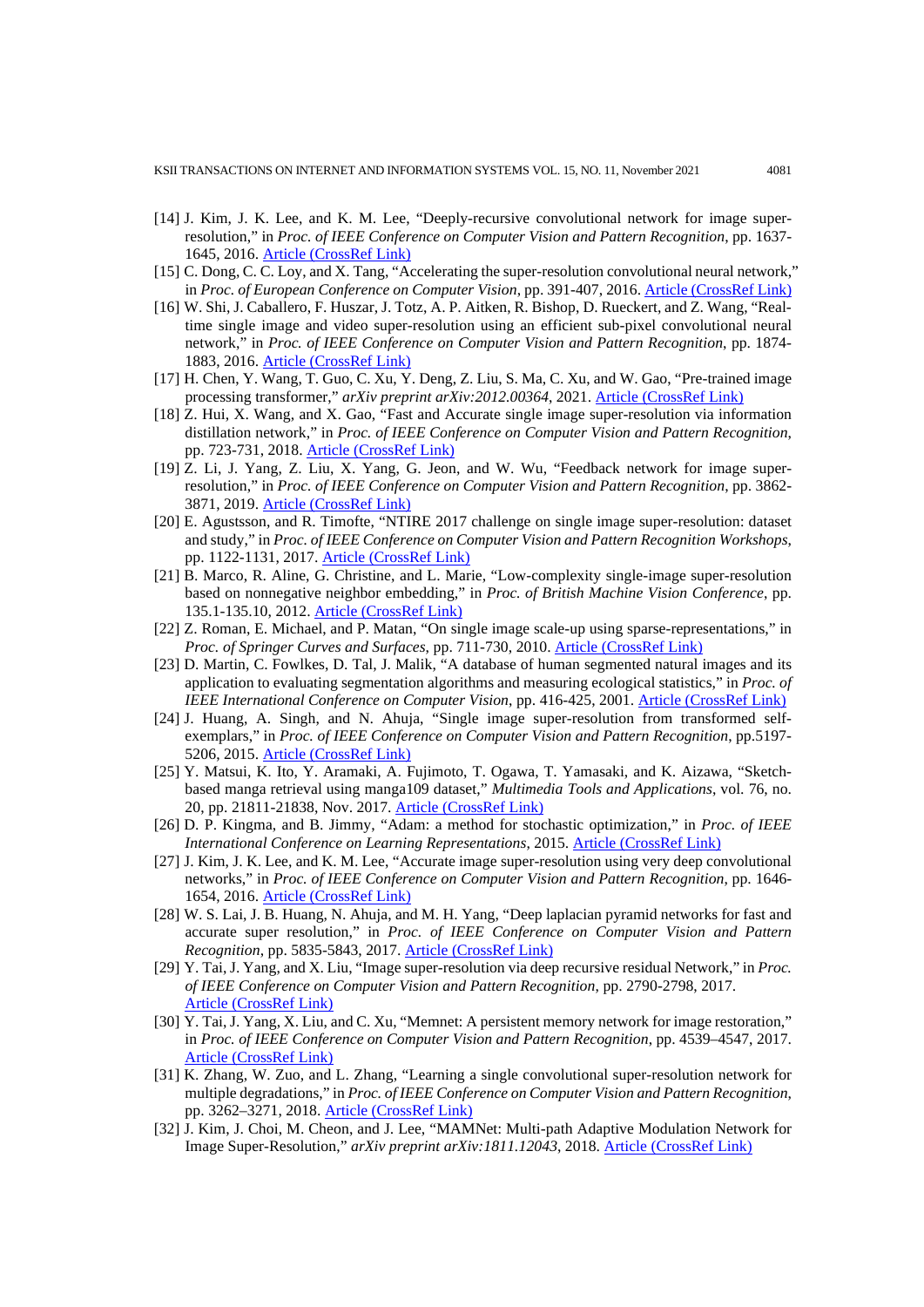- [33] D. Song, C. Xu, X. Jia, Y. Chen, C. Xu, and Y. Wang, "Efficient residual dense block search for image super-resolution," in *Proc. of Educational Advances in Artificial Intelligence*, vol. 34, no. 7, pp. 12007-12014, 2020. [Article \(CrossRef Link\)](https://aaai.org/ojs/index.php/AAAI/article/view/6877)
- [34] A. Vaswani, N. Parmar, J. Uszkoreit, L. Jones, A. N. Gomez, L. Kaiser, and I. Polosukhin, "Attention is all you need," in *Proc. of Neural Information Processing Systems*, pp. 5998-6008, 2017. [Article \(CrossRef Link\)](https://proceedings.neurips.cc/paper/2017/hash/3f5ee243547dee91fbd053c1c4a845aa-Abstract.html)
- [35] J. Deng, W. Dong, R. Socher, L. Li, K. Li, and F. Li, "ImageNet: a large-Scale hierarchical image database," in *Proc. of IEEE Conference on Computer Vision and Pattern Recognition*, pp. 248- 255, 2009. [Article \(CrossRef Link\)](https://doi.org/10.1109/CVPR.2009.5206848)
- [36] K. He, X. Zhang, S. Ren, and J. Sun, "Delving deep into rectifiers: surpassing human-level performance on imagenet classification," in *Proc. of IEEE International Conference on Computer Vision*, pp. 1026-1034, 2015. [Article \(CrossRef Link\)](https://doi.org/10.1109/ICCV.2015.123)
- [37] A. G. Howard, M. Zhu, B. Chen, D. Kalenicheko, W. Wang, T. Weyand, M. Andreeto, and H. Adam, "MobileNets: Efficient Convolutional Neural Networks for Mobile Vision Applications," *arXiv preprint arXiv:1704.04861*, 2017. [Article \(CrossRef Link\)](http://arxiv.org/abs/1704.04861)
- [38] D. Zhou, Y. Chen, J. Feng, and S. Yan, "Rethinking Bottleneck Structure for Efficient Mobile Network Design," in *Proc. of European Conference on Computer Vision*, pp. 680-697, 2020. [Article \(CrossRef Link\)](https://doi.org/10.1007/978-3-030-58580-8_40)



**Jin Wang** received the B.S. and M.S. degree from Nanjing University of Posts and Telecommunications, China in 2002, 2005 respectively. He received Ph.D. degree from Kyung Hee University Korea in 2010. Now, he is a professor at Changsha University of Science and technology. He has published more than 300 international journal and conference papers. His research interests mainly include wireless sensor network, network performance analysis and optimization. He is a senior member of IEEE and a member of ACM.



Yiming Wu received the B.S. degree in Jilin Agricultural University, China, in 2018. He is a postgraduate student in Changsha University of Science and Technology, Changsha, China. His research interests include computer vision, super resolution, and deep learning. He is good at Python and C.